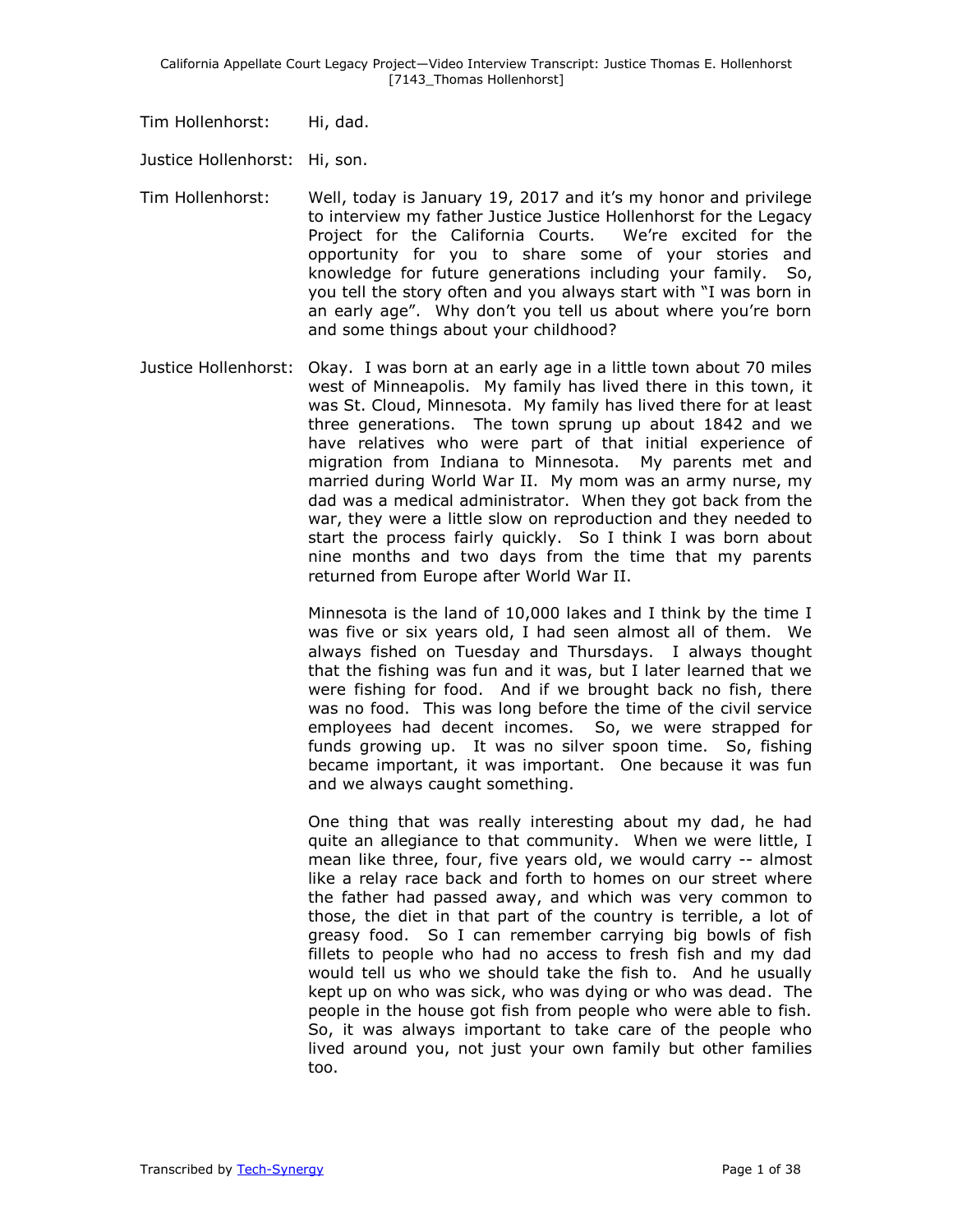- Mr. T. Hollenhorst: I remember you telling a story, your father used to spray the backyard with water or make an ice skating rink.
- Justice Hollenhorst: Yeah. My dad and I were really close, really close. My dad was a hockey player. I think everybody in Minnesota is a hockey player. Ice skating rinks really were an oddity in those days, but just to let every town in it's on the lake, in the middle of town. We had like George, so we would go over there to skate. Well, that was quite a waste actually in the wintertime to get over to Lake George. So we would -- my dad would -- there was a swale, a hollow out area at the back lawn. And in the wintertime, he would let the hose run to trickle and it would pretty quick fill up and there would be a skating rink instantly because it was so cold out.

00:05:05

So, after my dad passed away, it was pretty awful. He was loved by a lot of people including his kids. We have lived all over the country at that point, I mean literally all over the country because he's still working in -- doing civil service work and my mom had got back to nursing after we got a little bit older.

So I was at a conference in Kansas, at the University of Kansas and a fellow sitting next to me with his biographical stuff. So I was looking over his shoulder and saw that he was from Minnesota and had gone to the University of Minnesota. So I asked him what part of Minnesota he was from and he said "Well, you wouldn't know the town." I said, "Try me, I bet I do". And he's describing this little town, 70 miles from Minneapolis, west to Minneapolis. I said, "That's St. Cloud. Is this on the river?" He said, "Yeah." I said, "It's St. Cloud" and he says, "Why do you know St. Cloud?" I said, "I grew up there" and we were chatting about the town.

And I said "Well, tell me where you lived in St. Cloud?" "Oh, you would know it." I said, "Try me." I said, "Let me give you a couple of landmarks. How about the granite place where they actually did the grave markers" and he said, "Well, I lived about two blocks from there." I said, "Then you lived close to Gentlemen's hot houses, where they would grow vegetables in the wintertime. If you want fresh vegetables, you had to go there because that's the only place you could get them". He said, "Yeah." He said, "I know Gentlemen's. I lived next door to it" and he said, "Where did you live?" I said, "Three doors down from Gentlemen's. So what do you remember about the area?" He said, "One thing that always stood out in my mind was this guy that used to fill his backyard, flood it and that'd be skating for the kids and he was a really good skater. And he'd always have something you can use as a puck, never was a puck. It was usually a crashed can. But he always invited the kids over and give them skating lessons." He said, "That's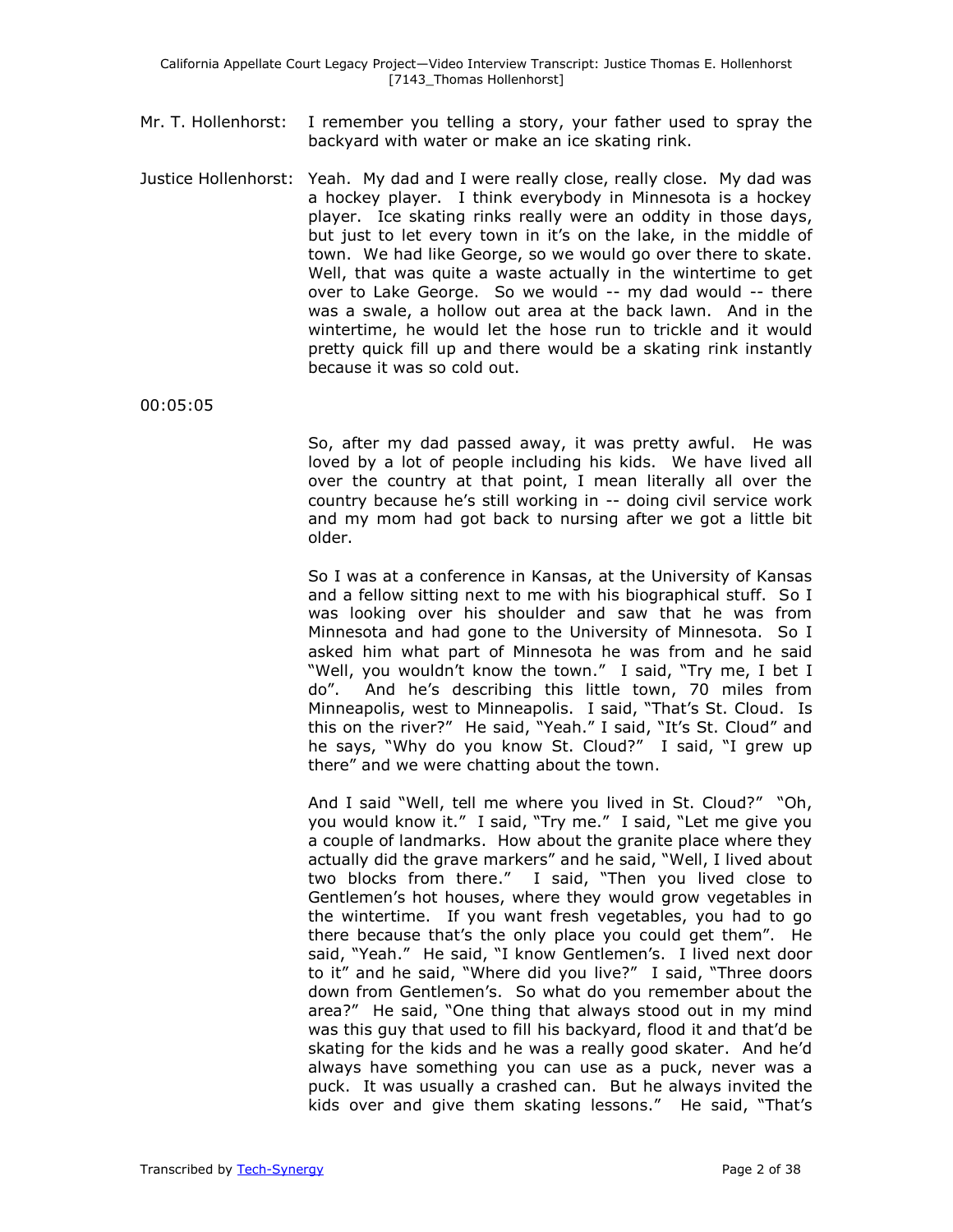where I learned to skate." I said, "That's where I learned to skate too".

So, it turned out that he and I used to play hockey against each other when we were kids. I haven't seen him since we were probably five or six years old, but he's know a judge in Anchorage, went to University of Minnesota Law School. What are the chances, odds that two kids who went to the same elementary school together would end up outside of Minnesota and both of them would end up as judges by that little encounter in class? It's a little odd, but --

- Mr. T. Hollenhorst: He also remembered your father.
- Justice Hollenhorst: Yeah, yeah.
- Tim Hollenhorst: I guess he organized the hockey games.
- Justice Hollenhorst: Yeah.
- Tim Hollenhorst: How long did you live in Minnesota?
- Justice Hollenhorst: Well, we went back. After the Korean War, we went back. My dad was in the reserves and went back during the Korean War got recalled. And so during the Korean War, we lived in a little town in Alabama, which was really little. And of course, we weren't used to that humidity, which was like unbelievable.
- Tim Hollenhorst: How old were you when you lived in Alabama?
- Justice Hollenhorst: Ages five through about seven or eight. We would go to the movie theaters at night when there was nothing else to do in this little town called Ozark, Alabama. Because it was so hot, you get a nickel and buy a Coke, but put the cold Coke bottle down your chest and it will keep you cool during the movie because you could gag in that place, it was so humid. I can remember racing to the Coke machine, get a Coke and it was already down my shirt by the time I got back to the seat.
- Tim Hollenhorst: After Alabama, where'd you move?
- Justice Hollenhorst: Back to Minnesota and then we went to Lincoln, Nebraska, then we went to Lexington, Kentucky, then we went to Washington, D.C, the central office.

00:10:00

Then we went to -- where'd we go then? We went to Palo Alto. That was a good move because schools were really good in California and we were just starting high school. And we were there long enough to lay down some roots and --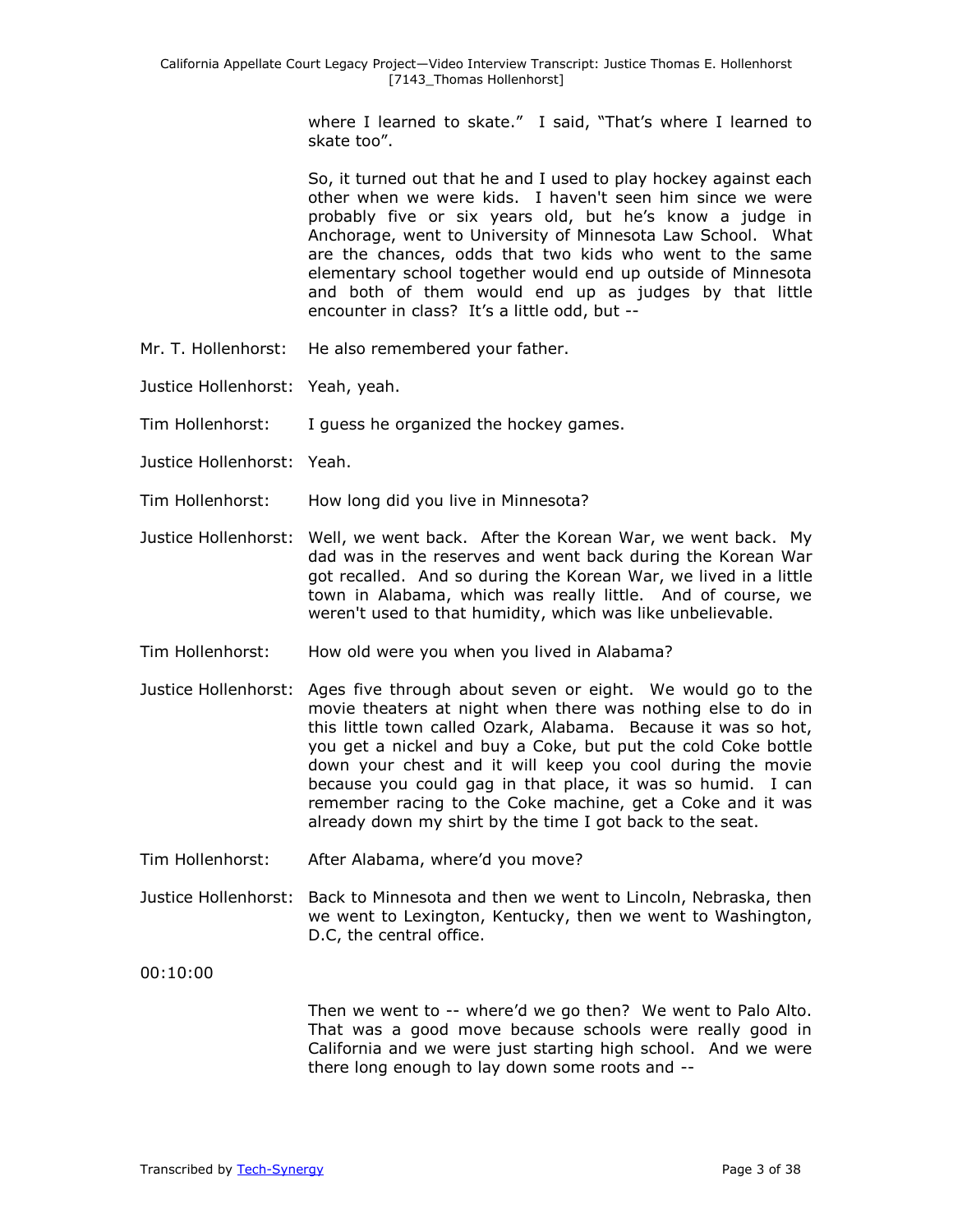- Tim Hollenhorst: Let me ask you this before we get into your high school. You're particularly close with your grandparents also. They were big influences in your life, is that right?
- Justice Hollenhorst: Yeah. Education was for my dad's generation and for my grandparents' generation was hugely different. Well, on my grandmother side, the first bank in town was started and overseen by my grandmother's brother, so it was in the family. My grandparents themselves had very little education, but starting with my dad's generation, the education level was through the roof. My uncle, Rob was a medical doctor, he got his medical degree at University of Minnesota but he did his residency at Mayo Clinic. Ended up going back to Mayo Clinic and he was chief of eye surgery for many, many years. I think close to 40 years. That was an interesting story that if you go to see an ophthalmologist, they'll always see your name and say, "That's a very famous name in medical history." And I said, "Let me attest, it's Hollenhorst plaque." He says, "Yeah, that's it." But he's an interesting story, he was obviously a really brilliant doctor, but his entry into medicine was really odd. There's a Liberal Arts College that everybody in family went to called Saint John's.
- Tim Hollenhorst: In Minnesota?
- Justice Hollenhorst: In Minnesota. They were Benedictines, catholic education all the way through. There also was a seminary there and we had people in the family that went to become priests there. So, Rob was in a long line for Ms, the Ms. I said, "What were you going to do to be that start with an M?" He said, "Well, music." He said, "I was playing the clarinet" and some guy behind him said, "What are you here for?" and he said, "It's like being in prison." "What are you here for?" He says "Well, I'm going to be a music major." So he pushed Rob and he said, "What's wrong with you?" He said, "How are you going to support a family as a music major?" He said, "That's a good point. I never thought of that." And Rob said, "What are some other degrees that start with M that I could make a living at? Math? I can make a living with math, I think. Probably not music. What else starts with M?" "I know, Medicine."

That literally is how he -- that quick decision led to an incredible career as a doctor. And it is interesting about how things in your life that you almost don't even think about but have an incredible influence for the rest of your life. It was an important lesson for me to hear that because sort of the same thing happened to me.

- Tim Hollenhorst: So you're living in Palo Alto now at this point?
- Justice Hollenhorst: Living close -- well, next town, over Sunnyvale.
- Tim Hollenhorst: Which is San Jose area?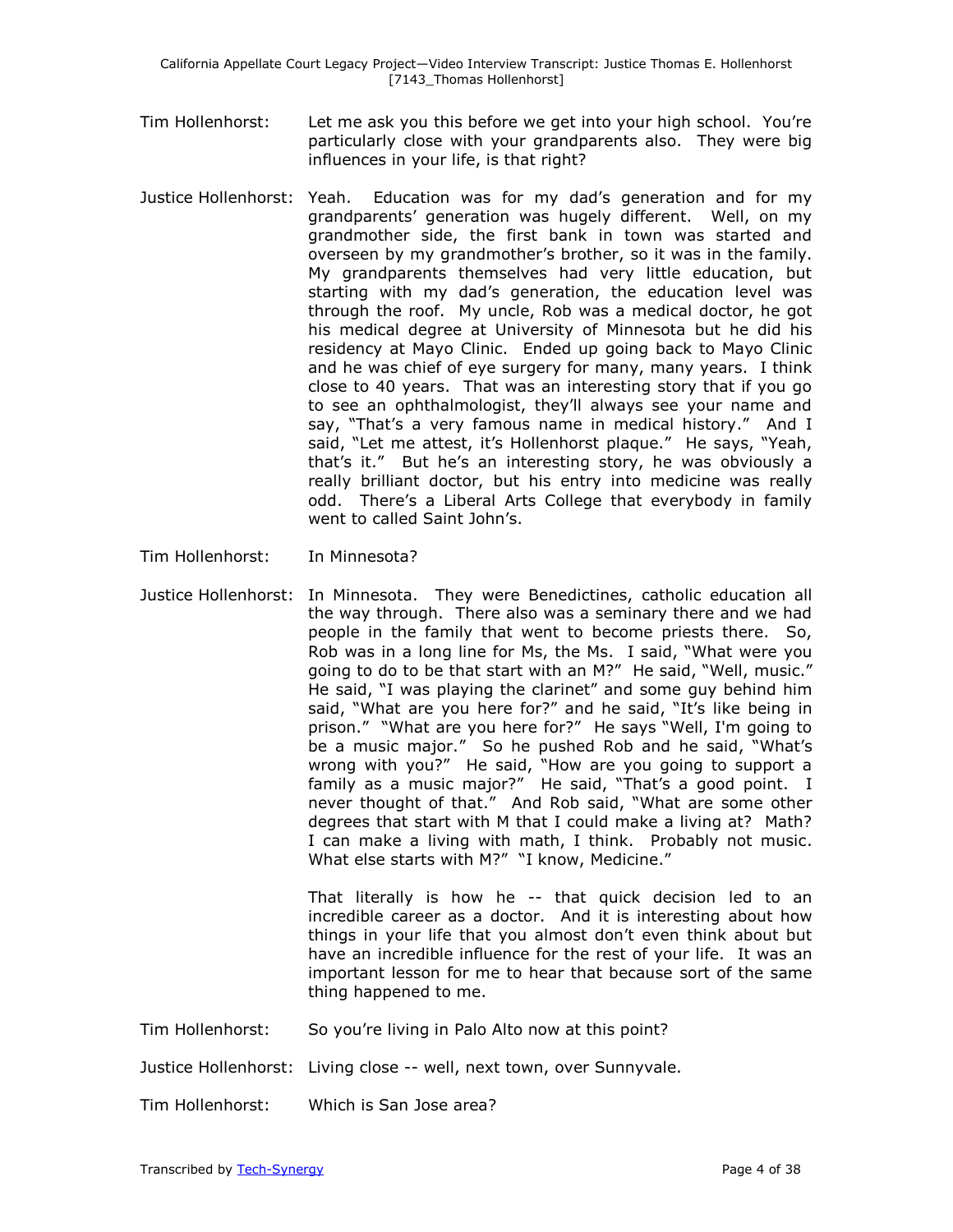Justice Hollenhorst: Yeah, Santa Clara Valley.

Tim Hollenhorst: And you went to high school in that area?

Justice Hollenhorst: Went to public high school.

Tim Hollenhorst: Were you involved in sports? What kind of --

Justice Hollenhorst: Yeah, I played varsity football and varsity baseball and --

Tim Hollenhorst: Didn't you say somebody hit a home run off you, it was the longest homerun in the history of the school or something?

Justice Hollenhorst: Yeah. In fact, NASA is still looking for the ball. There was a guy named -- what's his name?

Tim Hollenhorst: Jim Plunkett or something?

Justice Hollenhorst: Jim Plunkett, it was Jim Plunkett. Jim Plunkett played on a high school team at the same time that I did. We're about the same age. Plunkett had a far more successful career than I did. The odd thing is that we're both left-handed.

00:15:05

I was a pitcher of poor repute and the coach said, " If Plunkett comes out to bat where he can really harm the team," he said "I'm going to put in the pitch, Tom." Well, I was hoping that didn't happen, but it did. So, they're still looking for the ball. The game was played at the Buck Shaw Stadium at the University of Santa Clara and I still remember -- first of all, I haven't seen Plunkett up close, but he was a huge guy, he was really big and really talented. So, he swung up the first pitch and missed it probably because it was too slow. The next pitch, he hit it so hard that it sounded like a bomb going off. And as I said, they're still looking for the ball. The coach told me, "Don't ever pitch with that pitch again."

- Tim Hollenhorst: And he went on to be a professional athlete?
- Justice Hollenhorst: Well, he was a starting quarterback for Stanford University and played professional football for many years.
- Tim Hollenhorst: You mentioned something about being left-handed and that was something you had in common. What was being lefthanded like as a child for you?
- Justice Hollenhorst: Boy, you know all the insides. It was awful and the reason being is that I went to parochial schools mostly in the early years. And the reason was as you can tell from my chronology of events that we moved around a lot. And the problem with that was is that you never really settled anywhere, you never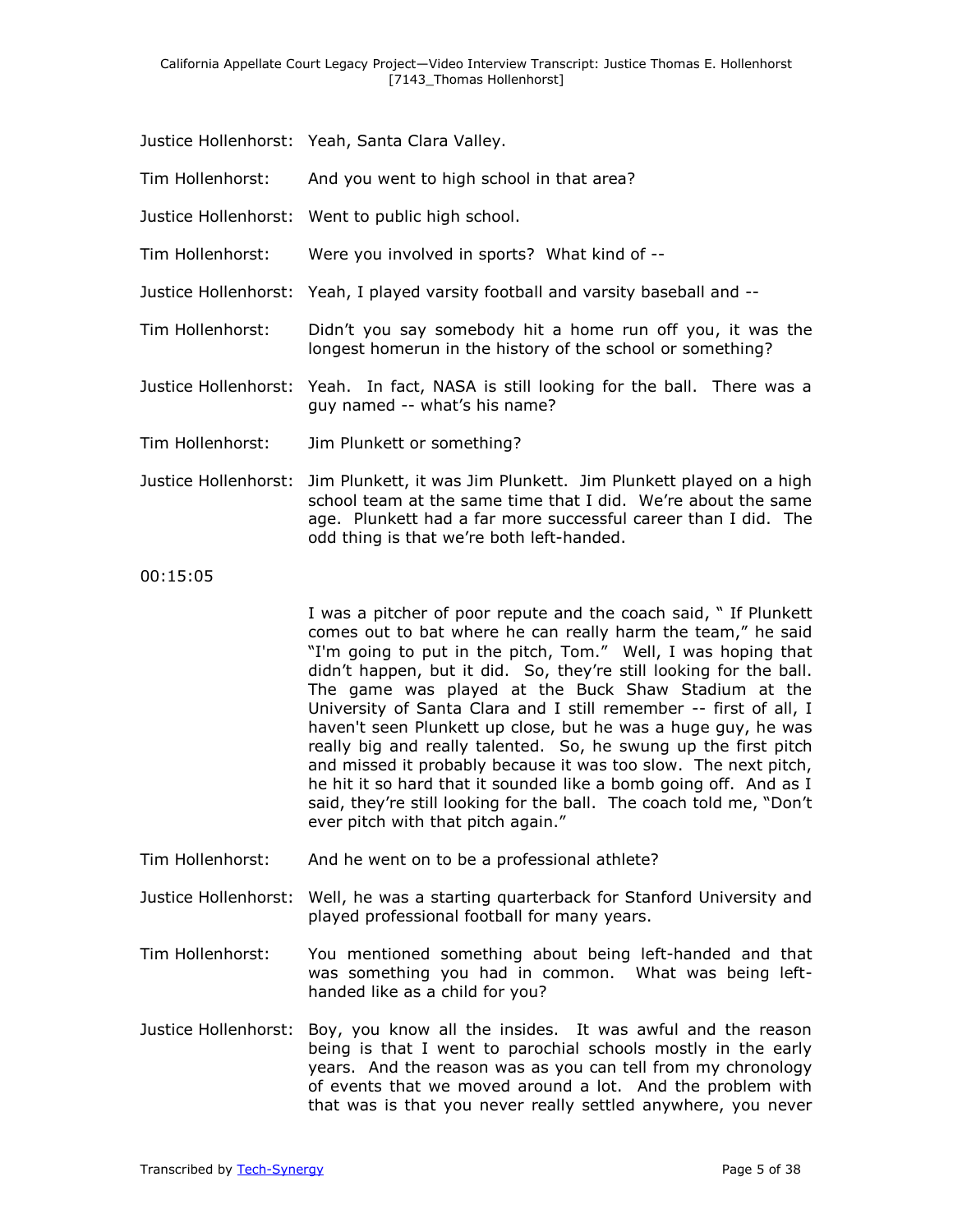had a lot of friends. I have a brother who's 11 months younger than I am and it's the right combination of 11 months where I couldn't start school and he was not old enough yet. So I went all the way through school with him, so he's like my best buddy.

The story about being left-handed, I'm left-handed, he's righthanded. I never figured out why he -- they weren't yelling at him, the nuns weren't yelling at him because they're always yelling at me. And the problem was is that they thought that being left-handed was a choice, so they would whack you in the hand, left hand everytime they would catch you trying to write with your left hand because they thought it was a choice. Well, it wasn't a choice. I mean that was the way it was. My devious method of defeating the nuns was that I would open the desk part way and then right in the desk so she couldn't see which hand I was using. They had a way of seeing it though, you get busted anyway. The other thing that was odd was that I'm color-blind and I thought that I would probably like want to go on to the service like my dad and become a military pilot. Well, the problem is I was color-blind and you couldn't get into the service or pass the physical.

- Tim Hollenhorst: When did you discover you're color-blind?
- Justice Hollenhorst: During the last test for entrance into the Air Force and I thought you got to be kidding.
- Tim Hollenhorst: Was that in high school?
- Justice Hollenhorst: College. I was almost done with college and I still hadn't figured out what I was going to do for the rest of my life and getting a little panicky.
- Tim Hollenhorst: Let's go back to high school first. What kind of student were you?
- Justice Hollenhorst: I was probably somewhere in the middle of the pack. I think I was actually a pretty smart kid.
- Tim Hollenhorst: Is there anything you excelled in, any particular subject you excelled in?
- Justice Hollenhorst: Chasing girls.
- Tim Hollenhorst: Did you ever catch them?
- Justice Hollenhorst: No, they were always faster than me. Actually, that's an exaggeration. I was not a ladies' man. I was an athlete. There were a lot of athletes that were doing better with the girls than me. One because I didn't try that hard and secondly, make half way decent grades and do all that you needed to do to stay physically fit and to stay on the team.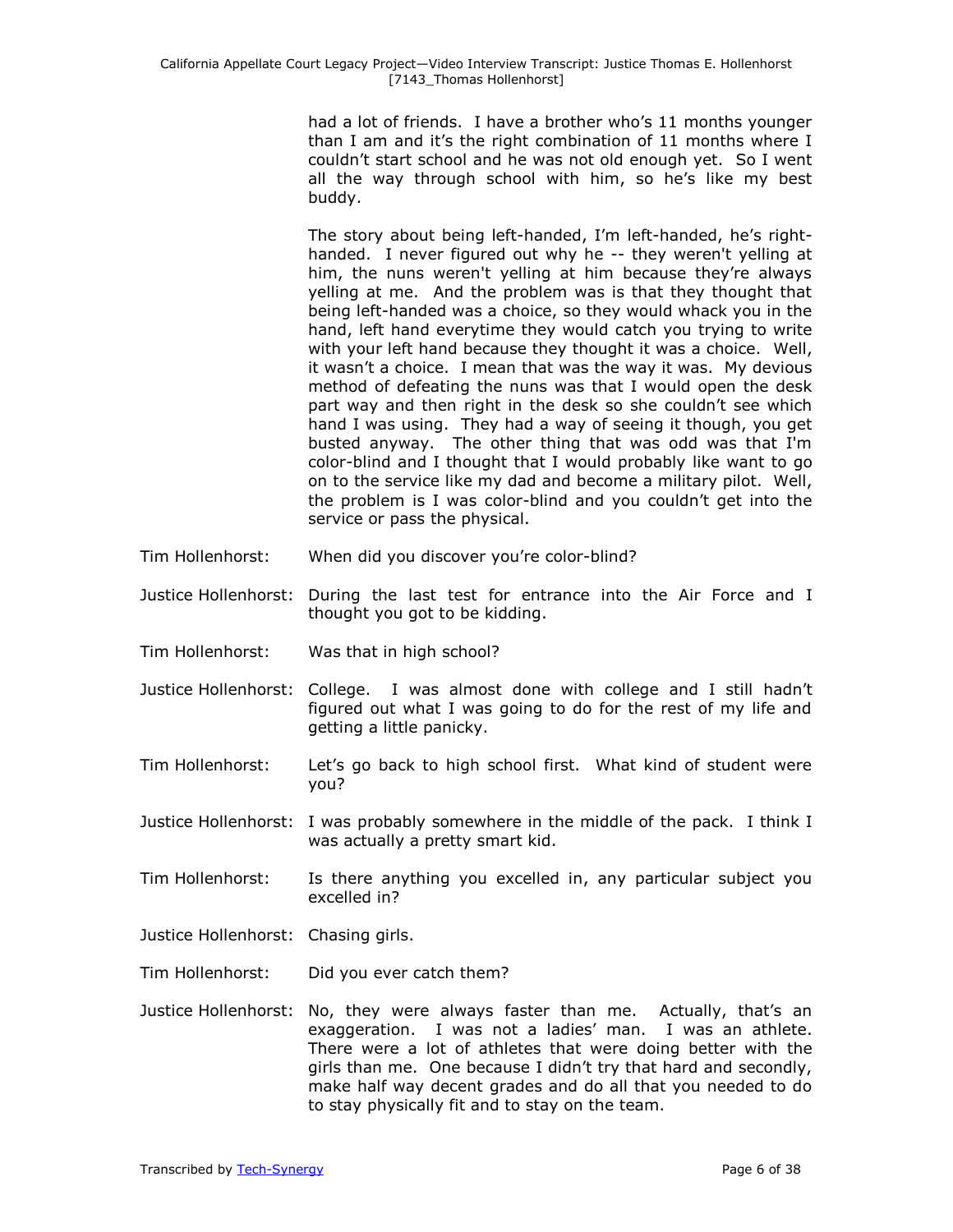Tim Hollenhorst: Do you remember what your goals were in high school?

00:20:00

- Justice Hollenhorst: Varsity letter and --
- Tim Hollenhorst: That's as far as you could think?
- Justice Hollenhorst: Yeah
- Tim Hollenhorst: You're not thinking beyond that?
- Justice Hollenhorst: Well, remember, my dad was a "jack of all trades" and you want your dad to be proud of you. It was never about academics. Actually, it was but he just never said much about it and it wasn't high on the list of things. As long as you stay in school and you didn't find yourself in academic or disciplinary trouble, he was happy and then after you score A's.
- Tim Hollenhorst: Do they look at your report card?
- Justice Hollenhorst: If they did, it was never big deal. Again, I didn't have any academic problems in school. I can't say that from my brothers
- Tim Hollenhorst: Did that come easily or did you have to work at it?
- Justice Hollenhorst: No, I think part because I'm a pretty competitive person. It came more easily for me than the rest of them and I always did better academically, probably the best of the family. That led to some problems though because my mom and dad booking from a medical background and my dad was a medical administrator and my mother was a nurse. So the idea was is that you're going to med school and there'll be no discussion about it, you're going to med school.
- Tim Hollenhorst: Was that -- told you in high school or earlier?
- Justice Hollenhorst: My first memory of a toy was a doctor set. That's all I ever got. I mean there were probably 10 doctor kits at home. That actually probably was a problem because I kind of felt like I didn't have any choice of what would happen to me. And I really wasn't that enamored with it. I mean it was an expectation. In fact, when my dad go out and play golf, I used to go with him and it was the doctors at the hospital he was working with were the golfing partners. It was not a question of, when are you going to med school or where are you going to med school, when you go to med school.

So, maybe it was too much medicine too early. So I probably rebelled a little bit and -- because I was in all sporting activities, the labs for the classes I was taking were in the afternoon. Well, guess what, that was a sure way to get out of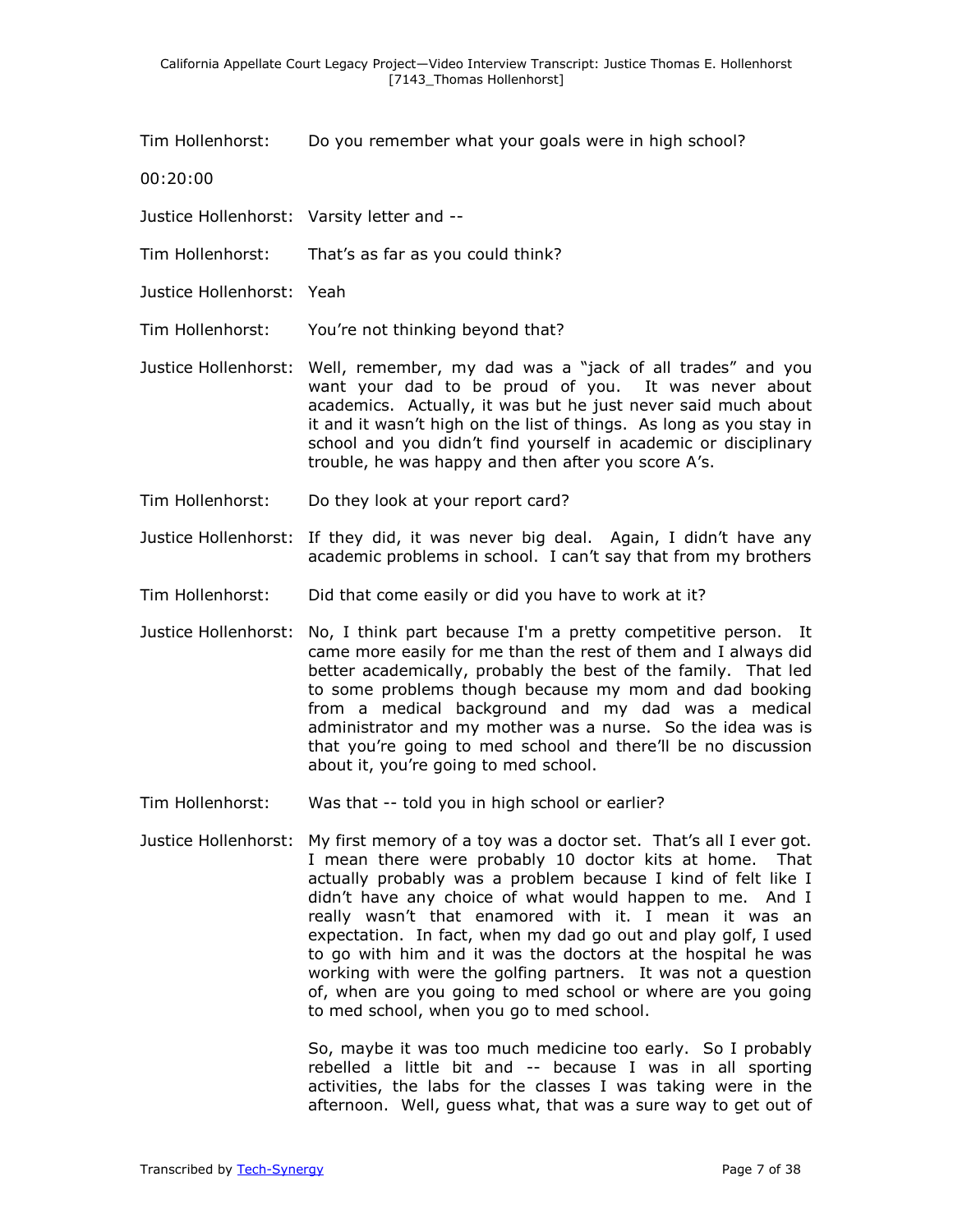the lab and that was a big joke until you had to start competing with people who are going to do this for a living. And theoretically, I was going to do it for a living and I just wasn't prepared.

- Tim Hollenhorst: Where did you go to undergrad?
- Justice Hollenhorst: I went to San Jose State.
- Tim Hollenhorst: And why?
- Justice Hollenhorst: I wouldn't have to borrow any money to do it.
- Tim Hollenhorst: Did your parents pay for it?
- Justice Hollenhorst: No, I wouldn't ask them.
- Tim Hollenhorst: How did you afford to go to school then?
- Justice Hollenhorst: I worked two jobs and I graduated in three years, so it cut down the amount money that would take to do it
- Tim Hollenhorst: What kind of jobs did you do?
- Justice Hollenhorst: I had some fun jobs, actually. I was a skater at skating rink. I was a bouncer and having to learn how to take care of myself because I played football. And if somebody did something nasty to you, you do it back to them. So I wasn't afraid on the ice when somebody was going to take a shot at me. One because I was a better skater than them, typically. A lot of them swing away and they didn't -- and not me. I worked at a fruit cocktail factory along with my later to become roommate who was going to dental school. His desire was go to dental school. So he was my roommate in undergraduate and he got his admission to UC Dental School and I got my admission to University of California Law School the same day.
- Tim Hollenhorst: Wow!
- Justice Hollenhorst: Yeah.
- Tim Hollenhorst: What prompted you to apply for law school?
- Justice Hollenhorst: There was a guy who taught this feared class, called Constitutional Law. It was a two-semester class and people warned you, "If you take that class, it will bust your grade on average" because it's a hard class. There is no textbook, it's all case law.

00:25:00

So, the professor asked me to stay after class and one time I thought I'm busted, something bad is going to happen. And he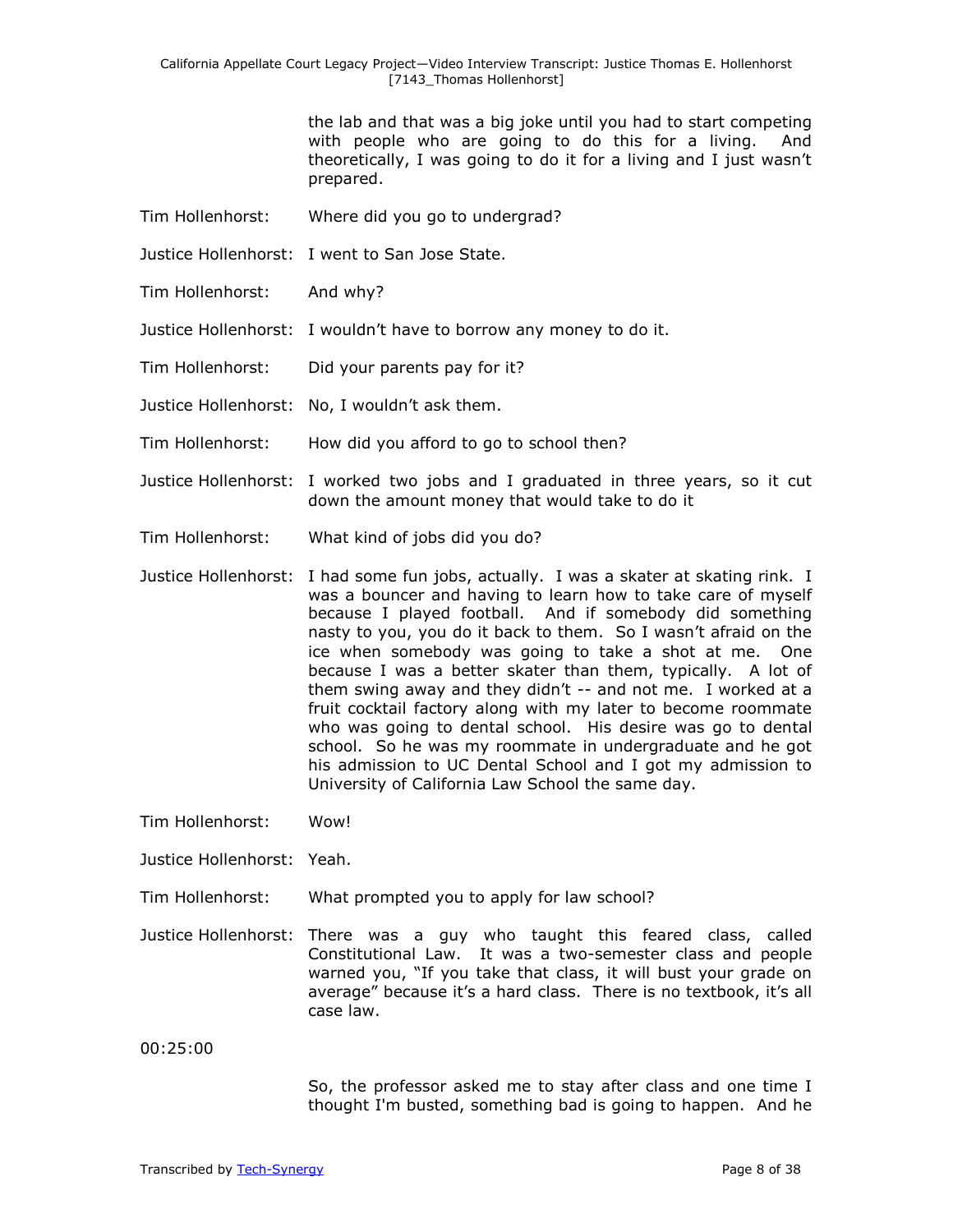said, "The reason I asked you to stay after class is that, out of the 30 people in this class, you're the only one that understands it. When I'm talking to the rest of the class, it's like going into a fish market. They're all laying on the side, on the ice when I poke up, but you're picking it up." He said, "You're really okay going to law school." He said, "Ever thought about that?" I said, "No." I said --

- Tim Hollenhorst: Is that your senior year?
- Justice Hollenhorst: Yeah. I had a couple of semester, a couple of months left. Now, what am I going to do? He told me -- his name is Bill Eaton and he's still -- I found him.
- Tim Hollenhorst: Wow!
- Justice Hollenhorst: Yeah, and he's close to 100. So I got a hold of him, I found him on the internet. He lives in Noe Valley area and he said, "I remember you." I said, "How would you remember me with all those kids?" He said, "Because you and I went through the same situation. You didn't know what you were going to do and stay in academics or you're going to have to do something else. So, you appeared to me to be the kind of kid that I could do some good for." And I said, "Well, you did." I said, "You told me which law school I'd go to. I get into law school by the Law School Admissions Test. The whole thing, you walked me through it and everything you told me came true."
- Tim Hollenhorst: That was one professor in college?
- Justice Hollenhorst: One professor asked me to stay after class and he changed my life.
- Tim Hollenhorst: So, how did your parents take that when you told them you weren't going to be a doctor?
- Justice Hollenhorst: It was the worst. I mean my grandparents who are Russian immigrants on my mom side, they refused to acknowledge that I wasn't going to medical school. They would always change the subject when talking about studying. And finally, I told my grandmother, "You know, I'm not going to medical school" and I thought she was going to faint. She's a little bitty woman, about that tall. And I said, "I'm going to go law school." She stop midstream and she used to always call me Tommy. "Tommy, answer me this." I said, "What?" She said, "You want to go to law school, how good can you lie?" I said, "What do you mean?" She said, "Well, lawyers are liars. They all are." And I said, "Well, the ones that I've met so far haven't been." She said, "Yup, you'll have to improve your lying skills" and they were serious.

My mother who changed the subject, she was so angry at me. Fast forward, about ten years and my wife and my mom were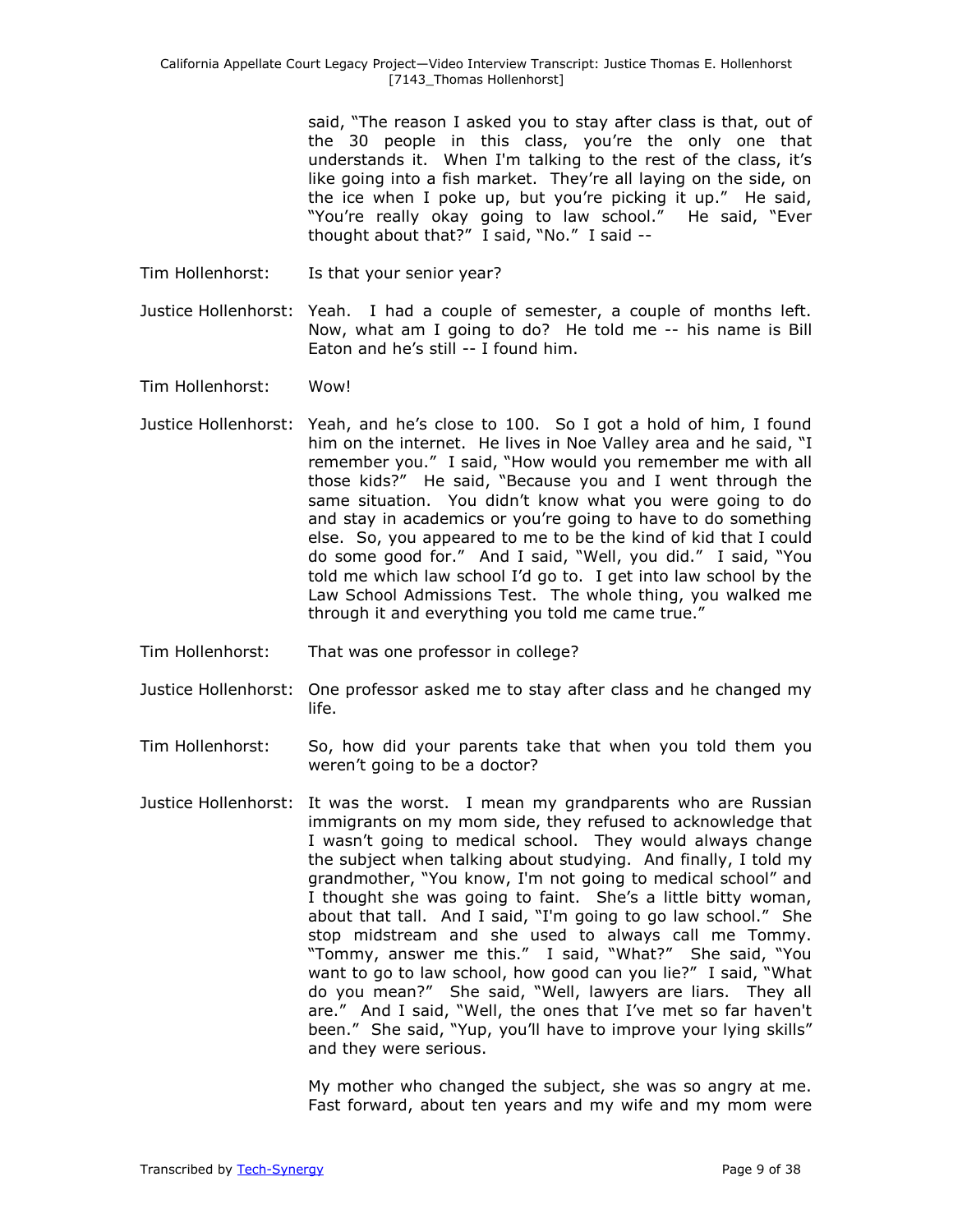sitting together at my enrollment when I got my first appointment. My mother turned to my wife and said, "You see, I couldn't have been that bad a mother if he turned out to be a judge. But the fact that he was not going to be a doctor, I don't know if I'll ever recover from that," but she did. But it was not until I became a judge that she accepted it.

- Tim Hollenhorst: You've been a lawyer 10 years already?
- Justice Hollenhorst: Yeah.
- Tim Hollenhorst: Do you remember taking the Law School Admissions Test
- Justice Hollenhorst: Yeah, but I didn't study for it. I mean in those days, this was long before internet, long before any of this electronic stuff. So it was all done by airmail, racing down to the post office, racing home to see that you got a place at University of Santa Clara Law School then take the LSAT. It all worked out. I mean I had like five days to get it all done. So I got it all done and - in those days, LSAT was just becoming a player. And in my case, I did okay, I didn't set any records but I did well enough to get into Hastings and several other law schools.
- Tim Hollenhorst: Was Hastings your dream school?
- Justice Hollenhorst: No, it wasn't. I wanted to go Stanford in the worst way. I mean I've dreamt about being a student at Stanford. I thought my grades are probably good enough to get into Stanford.
- 00:29:57

There was this old woman in the registrar's office and every time I was around the Stanford campus because I grew up around that area. "Any news on my application?" Finally one day, she said, "Well, wait a minute." She said, "Did you have a four point?" I said, "Actually pretty close." And she said, "If you didn't have a four point, you're not getting in." I thought, "Damn!" I was just crestfallen.

- Tim Hollenhorst: This is the lady at Stanford?
- Justice Hollenhorst: Yeah, she works on the registrar's office. So I'm thinking to myself, my fate is going to rest on this old bag, I don't know. It took me a long time to get over that. I mean it really bothered me. You worked so hard and not getting -- because that basically gotten me where I wanted to go.
- Tim Hollenhorst: You're accepted at Duke, I know.
- Justice Hollenhorst: I got into Duke and got into -- every placed that I applied, I got in.
- Tim Hollenhorst: So why did you pick Hastings?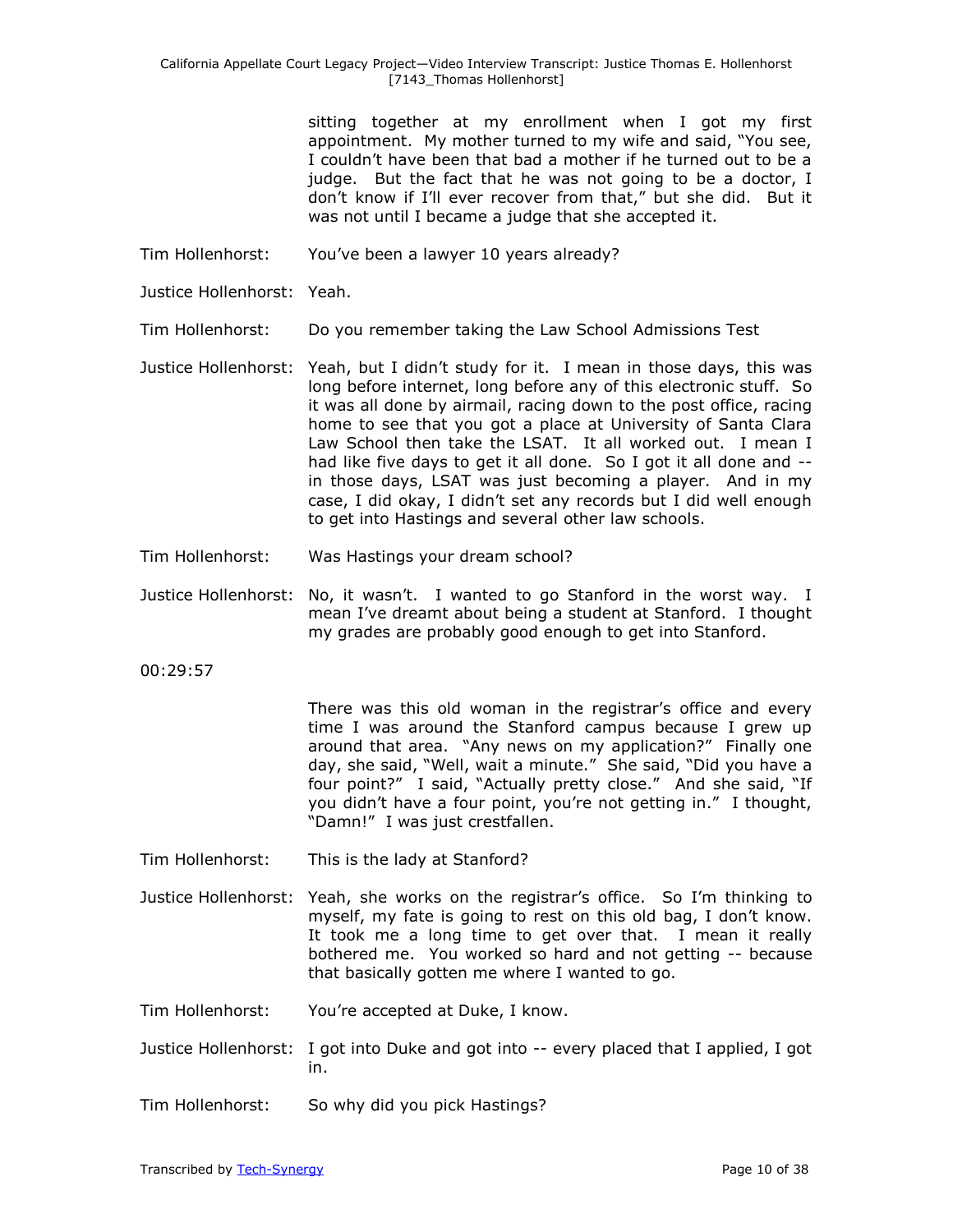- Justice Hollenhorst: Bill Eaton told me that, "You want to go to a law school that's big because they have a big alumni base. You want to go to a law school that's recognized. You want to go to a law school in an area that you'd be comfortable living." So I chose law school based on regions and areas that I was familiar with. And I was familiar with Hastings only because I have been around San Francisco and I ask local lawyers that I have met along the way where they went to school and a lot of them went to Hastings.
- Tim Hollenhorst: When you started law school, did you know what kind of law you wanted to practice?
- Justice Hollenhorst: One that paid bills. Not really. I knew that I wanted to be a trial lawyer and the reason being is that was my perception on what lawyers did
- Tim Hollenhorst: You didn't know anything else?
- Justice Hollenhorst: I didn't know anything else. If somebody asks me, why you want to be a lawyer? I think I'd be hard-pressed to answer that, except that Bill Eaton, my one and only mentor said that I would be a good lawyer.
- Tim Hollenhorst: Describe what law school is like.
- Justice Hollenhorst: It was hell. It was honest to God hell. The irony is that there's only one person that I still know that I've known longer than my wife, your mother. We were married when I was in law school. This guy I met the first day of law school at Hastings. Remember that Hastings first-year class was 550 students. I mean it was a cattle call. So it was Art McKinster and I now work with Art McKinster on the court --
- Tim Hollenhorst: He'd been a colleague for decades.

Justice Hollenhorst: Colleague for almost 30 years, but I've known him a lot longer. I was in the DA's office in Riverside, he was in the DA's office in San Bernardino. We both left -- he left as the chief deputy, I left as assistant DA.

- Tim Hollenhorst: Why was law school miserable?
- Justice Hollenhorst: Well, it was cutthroat. They would say, "Look to your left, look to your right."
- Tim Hollenhorst: This is what, '68, '69?
- Justice Hollenhorst: I started in '68 and got out in '71. "Look to your left, look to your right. One of you is not going to be here, maybe two of you."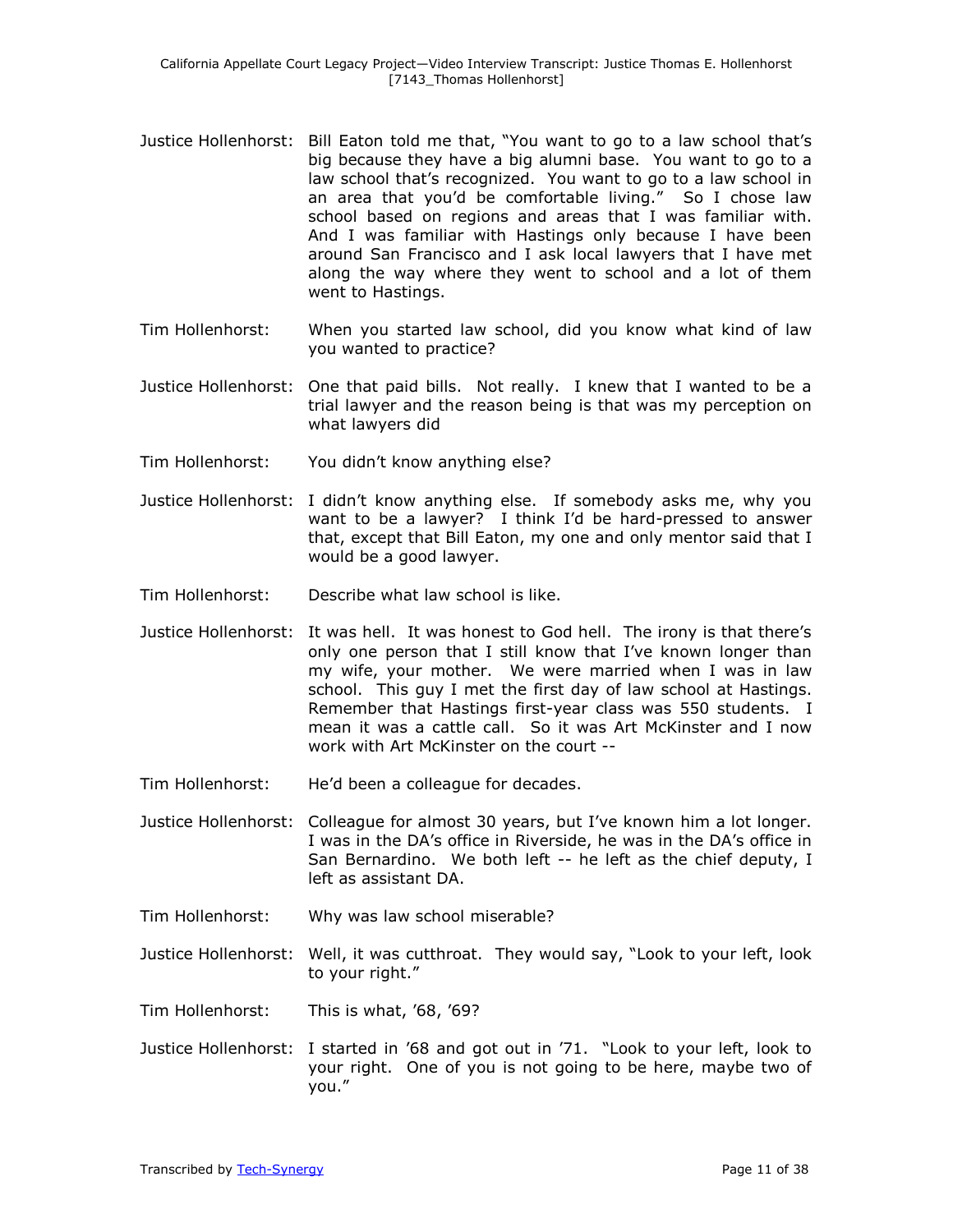Tim Hollenhorst: Was that true?

- Justice Hollenhorst: Was that ever. And you never knew, the only you would know is on the day that the grades came out, when they were mailed to you. If you got a thick envelope, it was a registration stuff for the next year. If you got a thin envelope, you're done, pack your bags.
- Tim Hollenhorst: Is that all three years or is that just your first year?
- Justice Hollenhorst: No, they were flunking people out in the third year. Not as many, but they would clean house.
- Tim Hollenhorst: So that you'll feel that stress and anxiety.
- Justice Hollenhorst: It was terrible. It was probably the worst thing I've ever been through.
- Tim Hollenhorst: Did you regret your decision?
- Justice Hollenhorst: I would have if I hadn't made it. But my family meant a lot to me too and I didn't want to let them down.
- Tim Hollenhorst: Were you working while you went to law school?
- Justice Hollenhorst: Of course, you weren't supposed to but --
- Tim Hollenhorst: Did you pay your own way through law school?
- Justice Hollenhorst: I didn't owe a dime when I got done.
- Tim Hollenhorst: How did you -- other odd jobs?
- Justice Hollenhorst: I was a bouncer again. I don't even know where bouncer came from, but I was a bouncer at the public library. Turned out that I was bouncing my future sister-in-law. She was a hell-raiser.

00:35:00

Soon as I saw her, I kicked her out of the library. So, it was a colorful time. When your mom and I -- when I talked to her into marrying me, that was a tough one, she -- as soon she got back, she was school teacher, first year school teacher. I would have dinner ready, which was like sandwiches and then we drive down to San Mateo in my little Volkswagen and she would correct homework and I would patrol the hallways. And as soon I can kick -- the first 20 minutes, kick all the kids out that were causing some trouble, then I could study. That was my existence.

Tim Hollenhorst: You also teach swimming.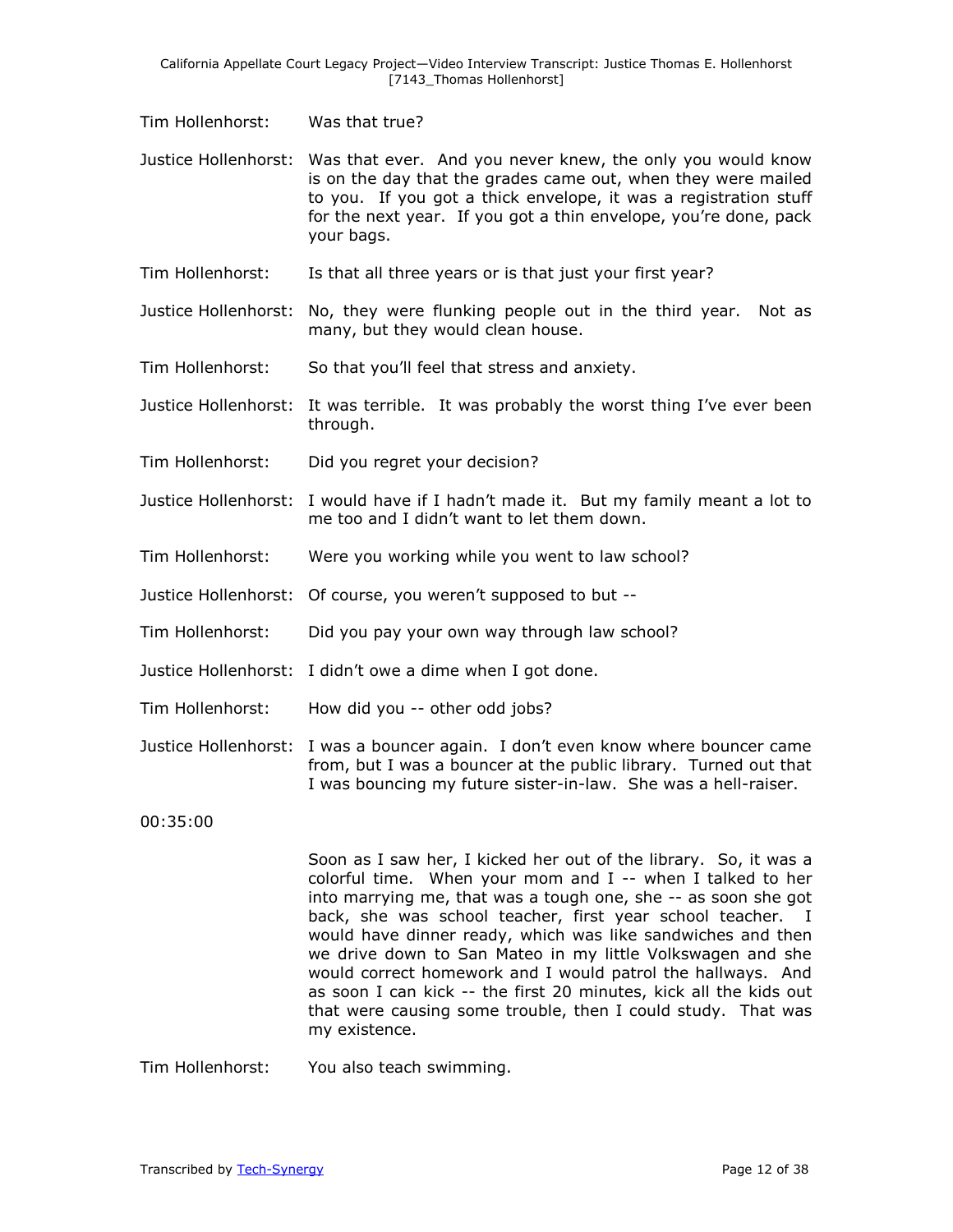Justice Hollenhorst: Yeah, in the summer time, I taught swimming. This sport stuff, I don't think I ever got over that. And then we had -- in the wintertime, this guy that had the swimming pool, he has three or four of them. I started at as a swimming instructor and ended up running the place. And then he said, "Why don't you teach at my sports school?" "Okay." So I would drive down to Palo Alto early on Saturday mornings and leave and got home after dark on Saturday nights. It was an important lesson to me because up in the stands where the parents were -- these people were -- this was an expensive place. We don't get paid that much, but it paid the bills.

> I learned a lot about life through bad examples. I'm not going to use the guy's name because I don't want to embarrass him. One of the kids had kind of a famous last name, and I looked up in the stands and there is dad who was an all-American, he was an NFL quarterback. I'm teaching this kid how to throw a football. And he looks up and then looks down. At that point, he's running an insurance agency. He's beat to hell, his hands and knuckles who were so bad from being beat up as a quarterback, it was terrible. But the thing that bothered me most about that picture was, this is your kid, this is your flesh and blood and I'm teaching him how to throw a football when you're an all-America, when you're all-pro and how come you're not doing this.

> So, that really had an impact on me and the other thing that had big impact on me when I was in law school was that thick envelope, thin envelope. I was working on a Saturday and my dad came walking in with a thick envelope. I made it and it was -- I didn't know that I was going to make it or not, nobody did.

- Tim Hollenhorst: What was that -- you passed?
- Justice Hollenhorst: Yeah, I did better than pass. But you don't know because there's not midterms, there's no nothing, there's no feedback. You don't know how well you're doing. The only way you'll know is if they're beating you up when you stand and deliver. If you can do, it's probably an indication that you know how to do it.
- Tim Hollenhorst: Did Hastings employ the Socratic Method?
- Justice Hollenhorst: Yeah.
- Tim Hollenhorst: What was that like?
- Justice Hollenhorst: Awful because some of these guys are really mean-spirited people. I mean really mean.
- Tim Hollenhorst: Isn't true -- you've told stories. Isn't it true that some of these professors are 70s and 80s and 90s and --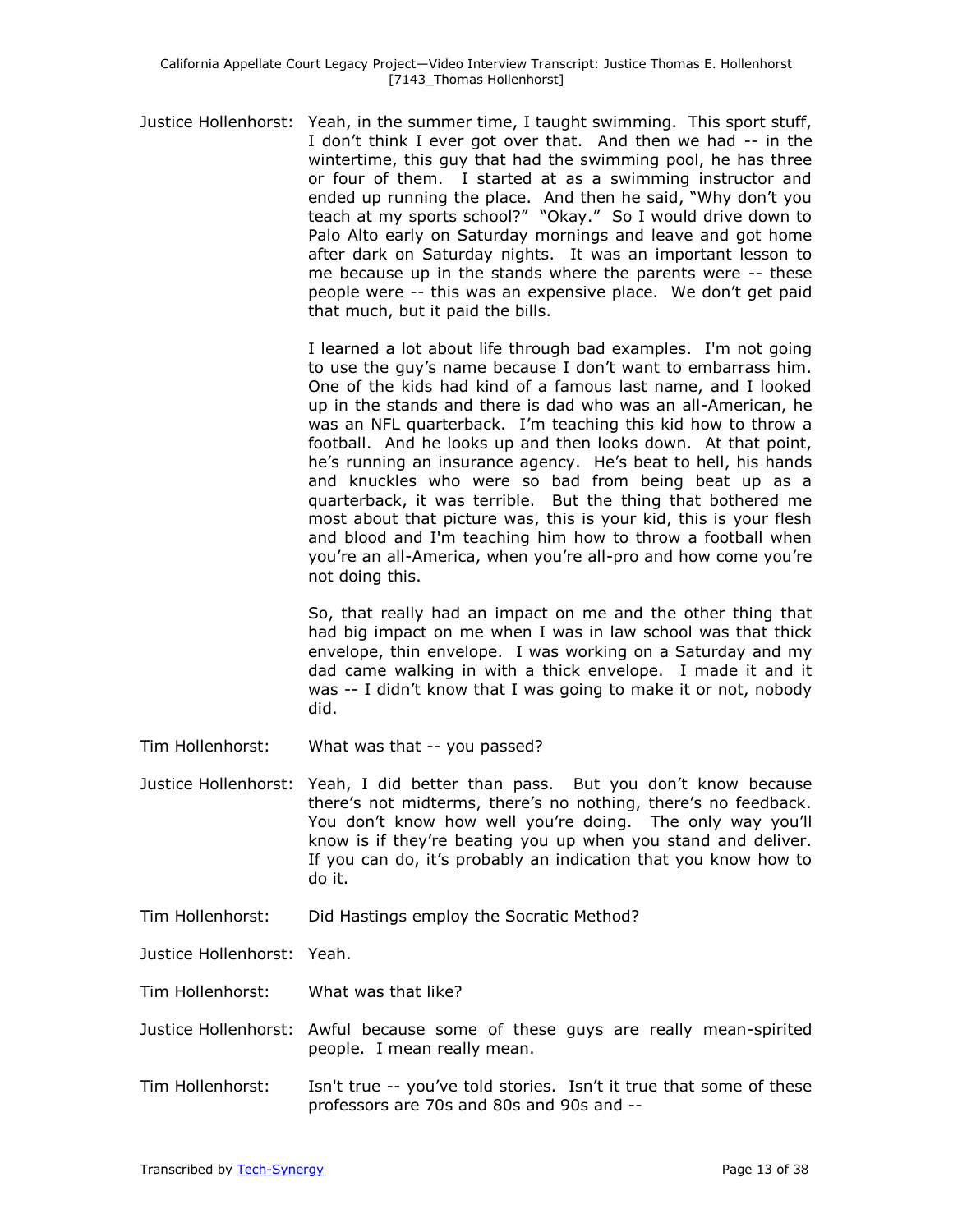- Justice Hollenhorst: At the time I went to Hastings, it was the 65 club. You couldn't teach there unless you basically termed out where you're from. So most of the professors were from big schools elsewhere.
- Tim Hollenhorst: You were taught by talk by Prosser.
- Justice Hollenhorst: I had Prosser for torts.
- Tim Hollenhorst: The King of Torts.
- Justice Hollenhorst: The King of Torts.
- Tim Hollenhorst: You told a story to me, I know it. Why don't you tell the story about asking him a question by the elevator?

00:40:03

Justice Hollenhorst: Actually, that wasn't Prosser. There are other Prosser stories, but that was Ralphy Newman. Ralphy Newman was a terror. He started his first lecture to us by saying, "They call me the Grim Reaper because I will fail half this class." You look around and there's 175 people in this class, starts at the bottom of like an amphitheater. "One hundred and seventy-five people in this classroom, half of you will fail my class." And I thought, "My God! What have I gotten into?" And at the end of the day, he did back out about half of the class. He taught real property. It was pretty amazing. He was a tyrant, actually. You either knew or you didn't know it. That was is it.

> Obviously, he's here to help you. That was a learning experience. He was really angry at the class for some reason, I mean furious. So he just packed all of his stuff and walked out and we were in a really hard area of the law. And then he said -- I raced up into the elevator and said, "I have a question." He said, "Well, ask me the question while I'm waiting for the elevator." "Okay." So I asked him the question, the elevator door opened, he walked in and he said, "I'm no longer waiting for the elevator."

Tim Hollenhorst: And that was it?

Justice Hollenhorst: Yeah. Well, so much for education. That's just who he was.

Tim Hollenhorst: Did you get help at school or a lot of the things that you learned, you did on your own study groups?

Justice Hollenhorst: There was a study group of five people and one of them didn't make it. That was really awful. He wasn't there in the fall. So I said to them, "What happened to him?" Grades were confidential, but one of the guys knew him. After school is over, knew that he got a thin envelope. His wife divorced him. It was just miserable.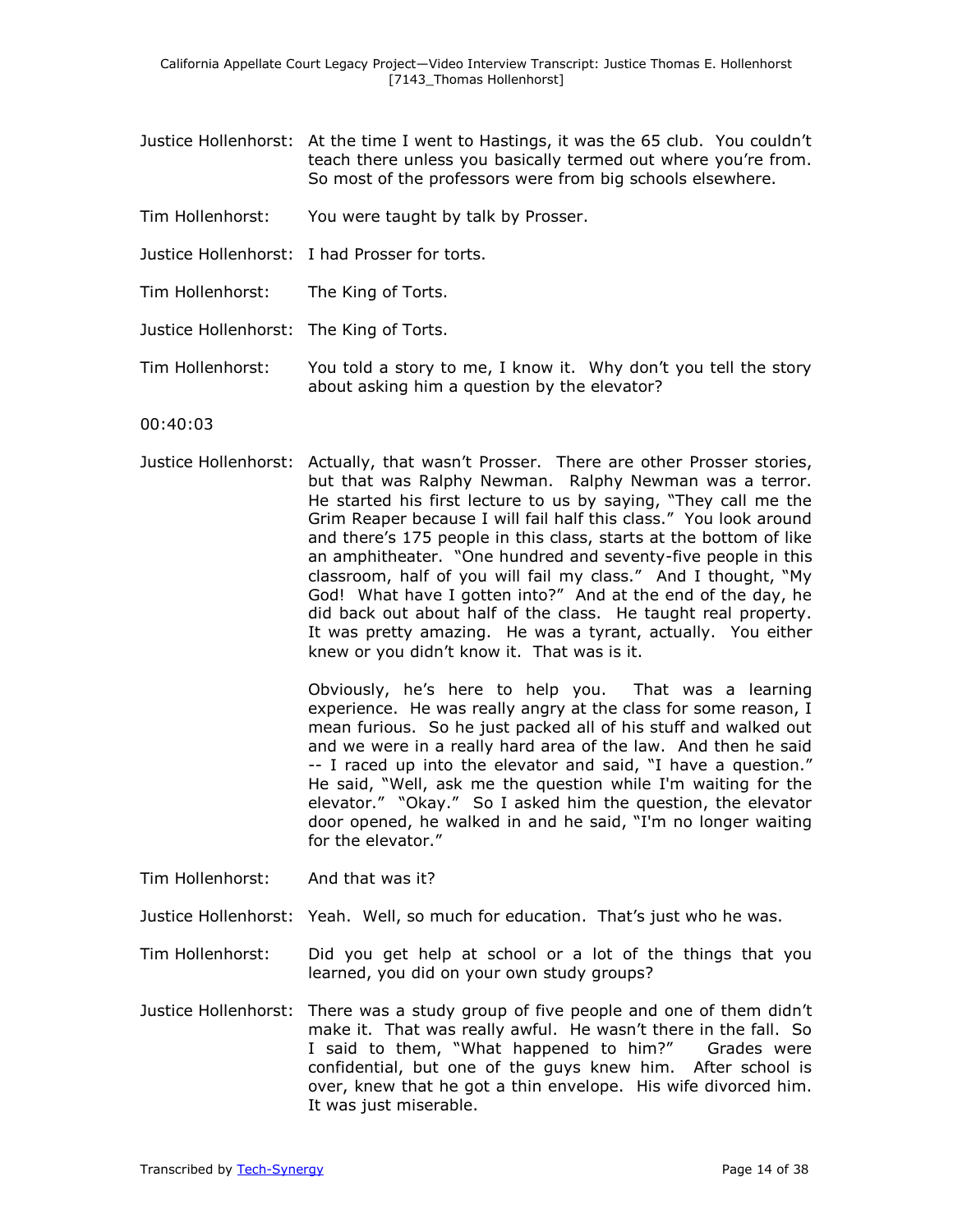- Tim Hollenhorst: What was it like living in San Francisco while you're in law school? San Francisco is known for restaurants and social things and --
- Justice Hollenhorst: Not for me, it wasn't. It was known for cars being broken into, it was -- you get in your apartments that are broken into. I worked really hard and saved as much money as I could and I bought a nice stereo. It was one that I really shouldn't have bought, it's expensive. Well, I came back, I went down to visit my mom and dad and drove back that night into San Francisco. This was my second year and the front door was open, of the apartment. "Oh, that's interesting". So I went in and the place had been ransacked and my stereo that I worked so hard for had been stolen. I'll never forget that.
- Tim Hollenhorst: You said you were married in law school, what year was that?
- Justice Hollenhorst: Last year.
- Tim Hollenhorst: Your last year?
- Justice Hollenhorst: Yeah.
- Tim Hollenhorst: Not many people are married in law school, at least when I went. Is that true for your class?
- Justice Hollenhorst: Yeah, no. Well, you have to remember the time. This was during the Vietnam War and I would say probably a third of my class had already been to Vietnam and they made it back and had the GI Bill so they're going to law school. So, a lot of them were older than I was. I mean I was really a kid. I raced through college and got through college in three years and went directly three days after my last class in college was over with, I started law school. So there was almost never a time that I wasn't in school.
- Tim Hollenhorst: Was being married hard while you're in law school or was that helpful?
- Justice Hollenhorst: I think it was more helpful for me and the reason being is that it gave you something to work for.
- Tim Hollenhorst: And she was already working.
- Justice Hollenhorst: Yeah, she was working as a school teacher and school teachers weren't making very much money in those days and I still had my jobs. I still do the sports school on weekends and kicking kids out of the library two days a week. So I was working basically four days a week.

00:45:09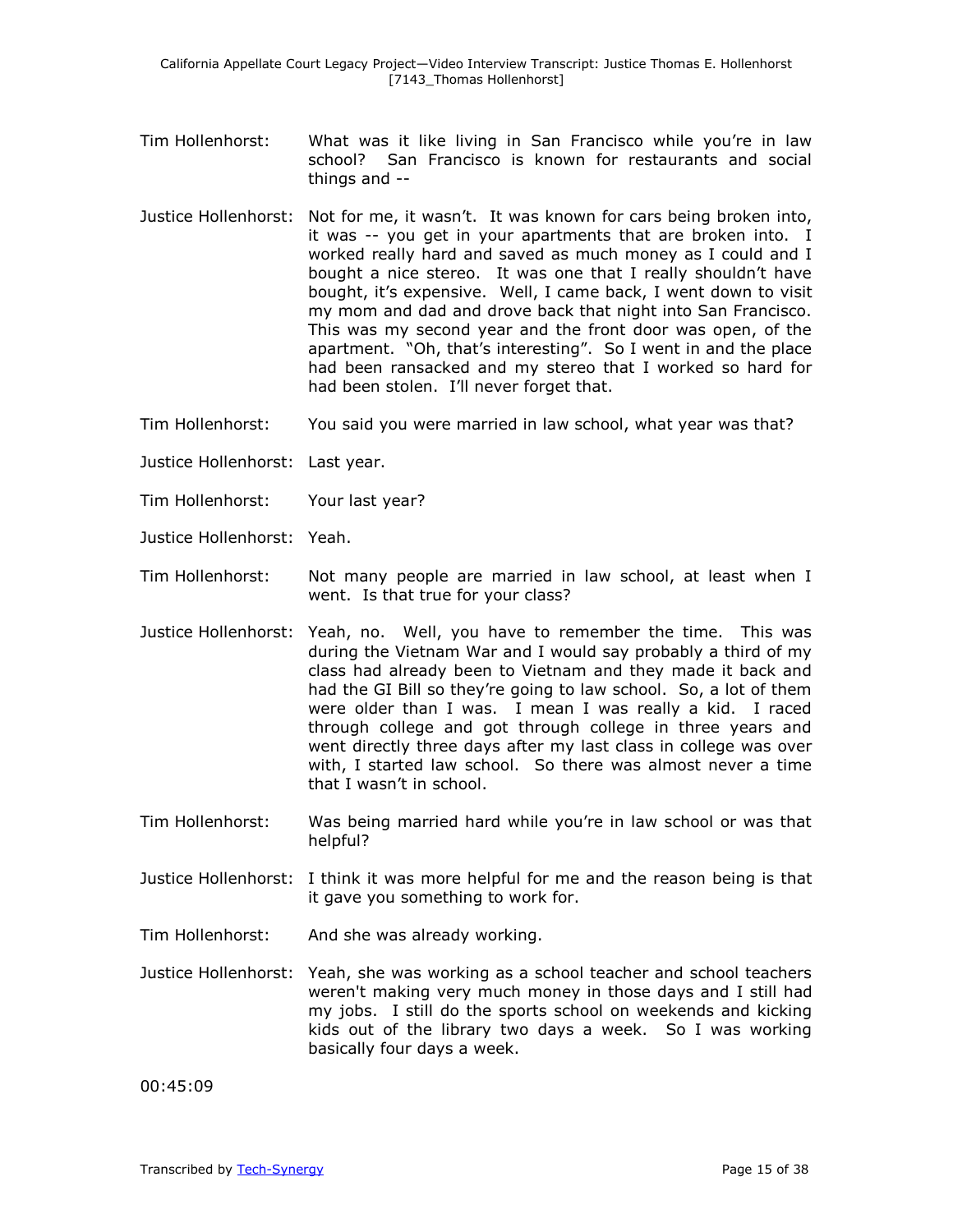- Tim Hollenhorst: So, you managed to make it through law school?
- Justice Hollenhorst: Yeah.
- Tim Hollenhorst: Take the bar exam?
- Justice Hollenhorst: Yeah.
- Tim Hollenhorst: How would you describe that to us?
- Justice Hollenhorst: The worst I've ever seen. It was miserable.
- Tim Hollenhorst: Did you take it in San Francisco?
- Justice Hollenhorst: Yeah. One of the things that was awful about that part of it was, is that you really couldn't work unless you've at least taken the bar. So, all things just seemed like a blur. You wanted to get to work. You wanted to find your way. Even in those days, jobs are hard to find, particularly if you wanted to stay in the Bay Area because there are so many law schools, there are five law school in the Bay Area.
- Tim Hollenhorst: Did you anticipate staying in the Bay Area when you're done with school?
- Justice Hollenhorst: Sort of, but that wasn't a deal breaker. One of the things that Bill Eaton told me was, "You have to be flexible. Your first choice might not be your best choice" and he was right. I was interviewed by a guy named Gary Schroeder when I was on the Hastings campus, my third year. Gary Schroeder could talk the birds out of the trees. I mean this guy was amazingly articulate and just a really good guy. So he was from the Indio branch of Riverside DA's office. And the more he talk about his experiences as a prosecutor, I'm like, "I think I would like this." And it came down to a choice between Riverside and Ventura, and I ended up choosing Riverside.
- Tim Hollenhorst: Why?
- Justice Hollenhorst: In part because of Gary. I met --
- Tim Hollenhorst: Did he come to your school to interview you?
- Justice Hollenhorst: He was a Hastings guy, much as -- Bill Eaton told me what would happen, he was right.
- Tim Hollenhorst: Had you ever been to Riverside before?
- Justice Hollenhorst: No, but during World War II my dad was stationed in Camp Haan, which is now closed but it was right outside of Marsh Air Force Base. I called my dad and said, "I've gotten an offer from Riverside." He said, "You'll love Riverside." He said, "There's an air-pollution problem in the winter time because of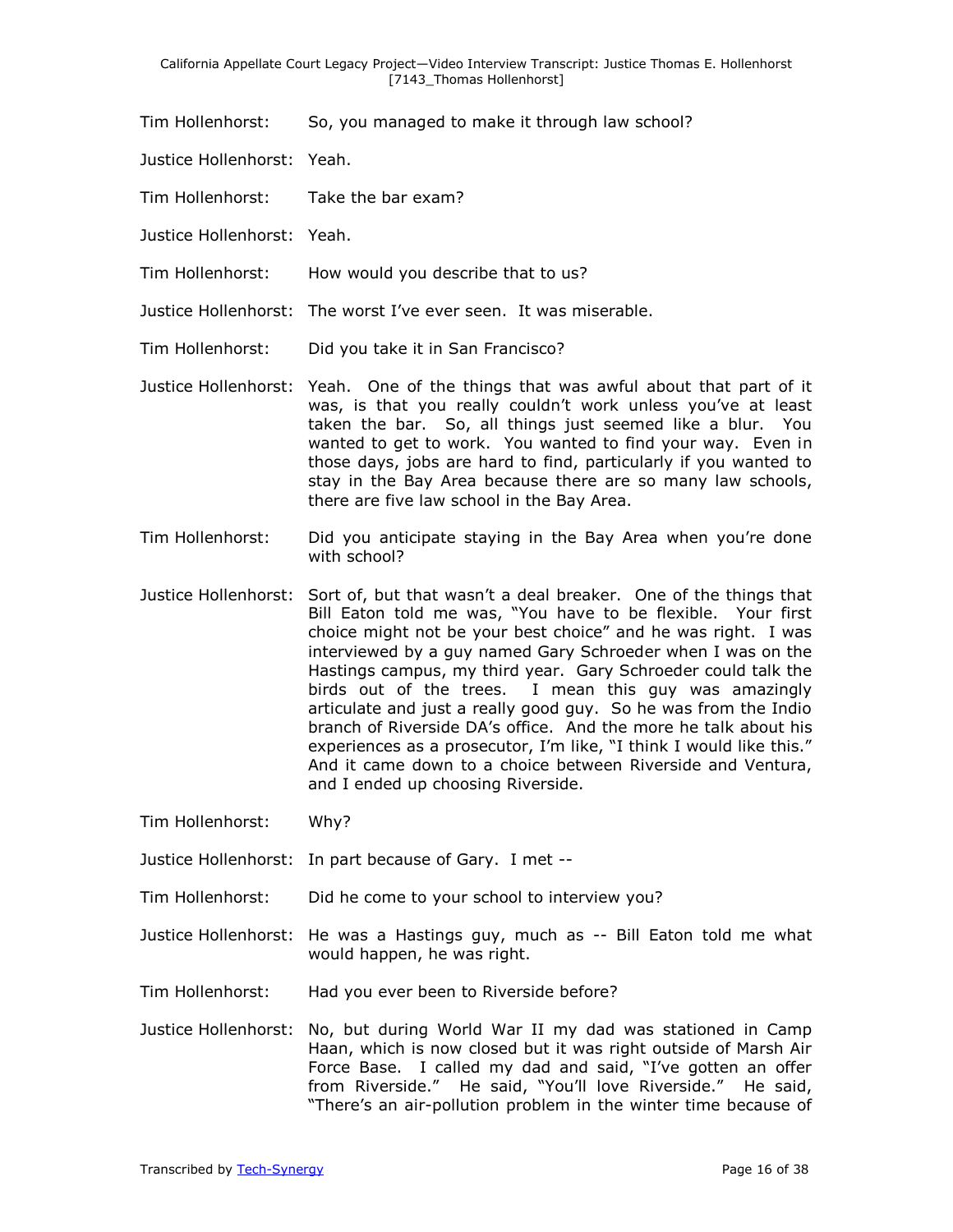the smudge pots, trying to keep the oranges so they don't freeze." But he said, "Other than" he said, "you'll really like that area."

- Tim Hollenhorst: So you could have been a deputy DA in Ventura or Riverside and you picked Riverside.
- Justice Hollenhorst: I thought I would have a better career in Riverside. From the people that I met there, there was a vibe about that office.
- Tim Hollenhorst: About the Riverside office?
- Justice Hollenhorst: Yeah. In fact, I wasn't supposed to go to Riverside but even that worked out because the guy that was going to go to Riverside, I ended up swapping places with him because he was from the desert.
- Tim Hollenhorst: Are you originally supposed to go to the desert?
- Justice Hollenhorst: Yeah. About the last 20 seconds before I actually reported, I got this letter saying, "We want you to report to Riverside". My bride at that point -- the idea of living in a place where the temperature's 120 was not good. First, let me tell you about that experience. I don't know if you heard the story. But when -- Beth was -- your mom was a Bay Area girl. She was born and raised in the San Francisco Bay Area. I had lived in a lot of places and moving to me was no big deal. I mean I've done that my whole life. And I said, "I think we're not going to be -- I think this offer is in Indio." That was the first fight we ever had. She said, "I don't want to live there" and I said, "Well, I think that might be where we're going to end up." And I said, "Let me see what happens, but that could happen." So she was steamed, she was really upset with the idea of having to live in the desert because it was not attractive.

00:50:01

And then I came home from work about two days later and said, "Well, I think we're going to end up in Riverside, not in Indio." And she was relieved because of the heat. When we left San Francisco, it was 57 degrees. The seasons are inverted in the Bay Area and it was 57 degrees when we left San Francisco. It was 117 when we arrived in Riverside. So she looks at me, "What are we doing here? This place is Hades. This place is hotter than hell."

- Tim Hollenhorst: That was hard for her to leave the Bay Area because of her parents.
- Justice Hollenhorst: It was because of her parents and her mom was starting to get sick and you name it. She spent her whole life there, she had gone to UC Davis for her undergraduate and she got a teaching credential at San Francisco State.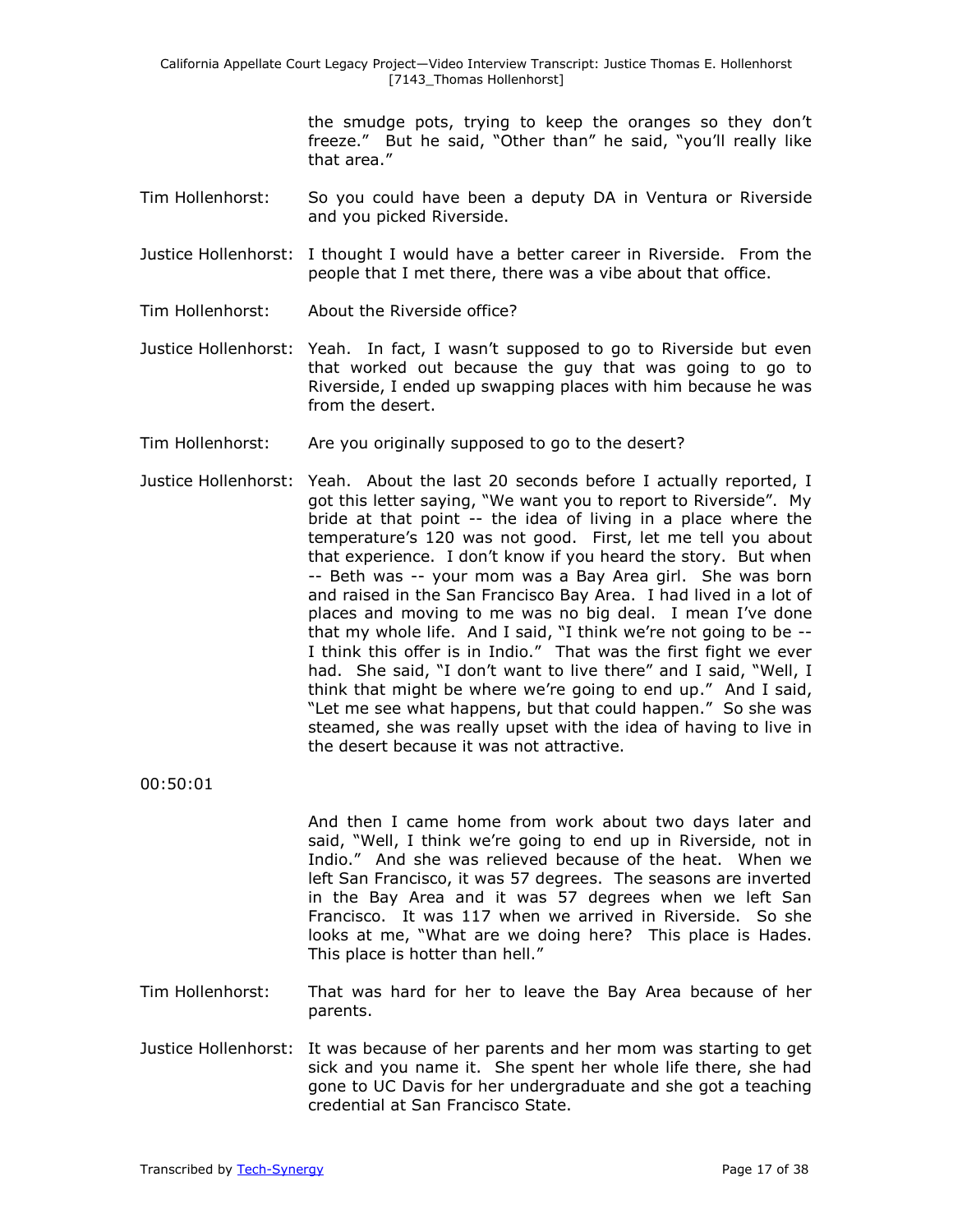Tim Hollenhorst: And you guys have made your home in Riverside and you've been here for what, 45 years?

Justice Hollenhorst: Almost 50, yeah.

- Tim Hollenhorst: Tell us about being a deputy district attorney.
- Justice Hollenhorst: Well, the office when I got there was close to a hell hole. There were some very good lawyers, but there were some really lazy people too. And I could never understand why it was that they were doing okay because it was obvious to anybody that was looking that there were people who were just basically taking up space, feeding the squirrels out in the park at lunch time. So, there was an assistant DA by the name of Howard Dabney. He was actually the chief deputy and he basically cleaned the office up when he became the chief, got rid of people that weren't producing anything, rewarding people that worked hard. And I thought, "This the place to work" now that Howard had become an administrator and I really had great respect for him and ended up working with him on the Court of Appeal.
- Tim Hollenhorst: Who was the DA at the time?
- Justice Hollenhorst: Barry Morton.
- Tim Hollenhorst: And was he also a Hastings' guy?
- Justice Hollenhorst: Of course.
- Tim Hollenhorst: And what was your relationship like with him?
- Justice Hollenhorst: He was like a second father to me. He knew how much I admired him. He was an honest guy.

Tim Hollenhorst: Open door?

Justice Hollenhorst: Yeah. He wasn't the greatest lawyer. I mean, he really wasn't a -- here's how it worked. There were three guys, there was an open spot for DA. There were three guys that ran. There was Byron who was basically a civil probate lawyer, never spent much time on the DA's office or doing criminal trials. There was Pat Malloy who's a very good trial lawyer and there was Roland Wilson who is about this tall, he was a jockey, literally was a jockey. And Roland wants to stick a dynamite, but sometimes didn't see the right and wrong of things.

> There were several big cases that were retried over and over because of errors, and it was always Roland. So, the election went into a runoff. The guy who is the most qualified to be a DA was Pat Malloy who later became public defender. And Pat, when he lost the DA contest, he accepted an offer from the county to become the public defender. Public defender's office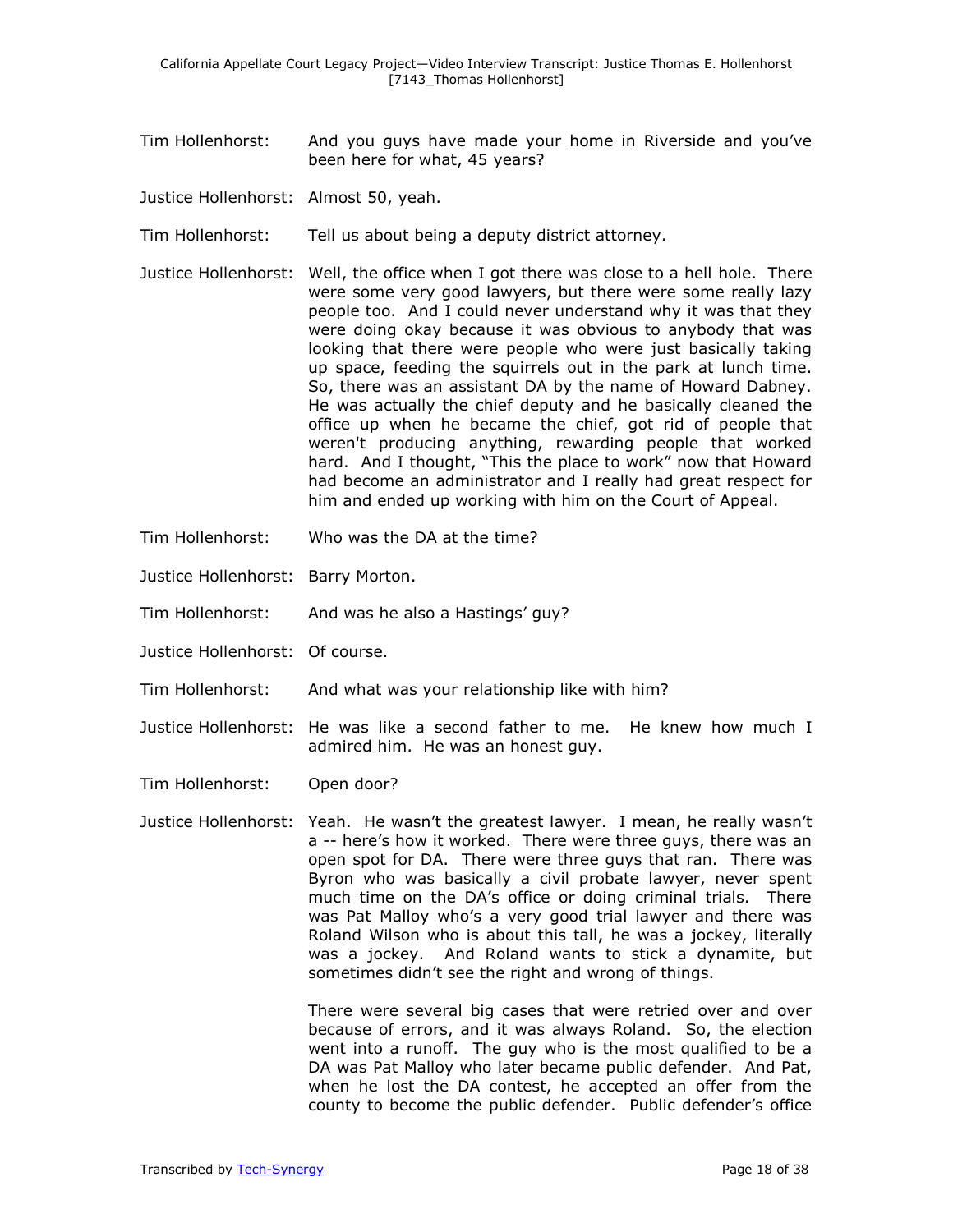was never stronger when Pat Malloy ran it. So it was a runoff between Byron and Roland Wilson, and Byron beat him. And Roland became a muni court judge and Byron became the DA.

- Tim Hollenhorst: How was Roland as a judge?
- Justice Hollenhorst: He was a little terrorist. Anybody that went into his courtroom was scared to death. They would go out feet first or in handcuffs. He was a tyrant and nobody voluntarily went into his courtroom.
- Tim Hollenhorst: When you started on the DA's office, did you start doing prelims or how did it work?
- Justice Hollenhorst: Yeah. You start it out by doing misdemeanor trials on Monday through Thursday and on Fridays, you do prelims.

00:55:00

- Tim Hollenhorst: What's the very first trial you ever did?
- Justice Hollenhorst: Probably a DUI.
- Tim Hollenhorst: Is that -- back in those days, did you have a long time to prepare or they hand you a file?
- Justice Hollenhorst: Oh, no. In fact, I've told the story many times and it's a true story. I tried so many cases that if they saw you walking on the hallway without a file in your hand, you'd have one by the time you reach the end of the hallway.
- Tim Hollenhorst: Did you tell a story once about doing a DUI and the actual file that you had in court was not the --
- Justice Hollenhorst: They handed me the wrong file. Yeah, so they said, "There'd be a jury waiting for you when you get over to the courthouse and it's in front of Judge McFarland" who was a really nice guy. And I ended up replacing him after he passed away. So Bill McFarland said "Well, we'll pick a jury before lunch time. You'll have a pick before lunch time." That's the way judges operated. And he said, "You have any questions?" "No.". He said, "All right, let's call the jury in," and that's to prep. So I started -- made an opening statement when I thought the evidence will show. The cop was sitting next to me, he was rolling his eyes and I'm like, "What's that all about?" And then at the break, he said, "Look at the file." He said, "You got the right case?" So I made and opening statement on the case that wasn't mine. So there were a lot of odds to it.

Tim Hollenhorst: And it kept your job?

Justice Hollenhorst: Yeah. Well, I got a conviction.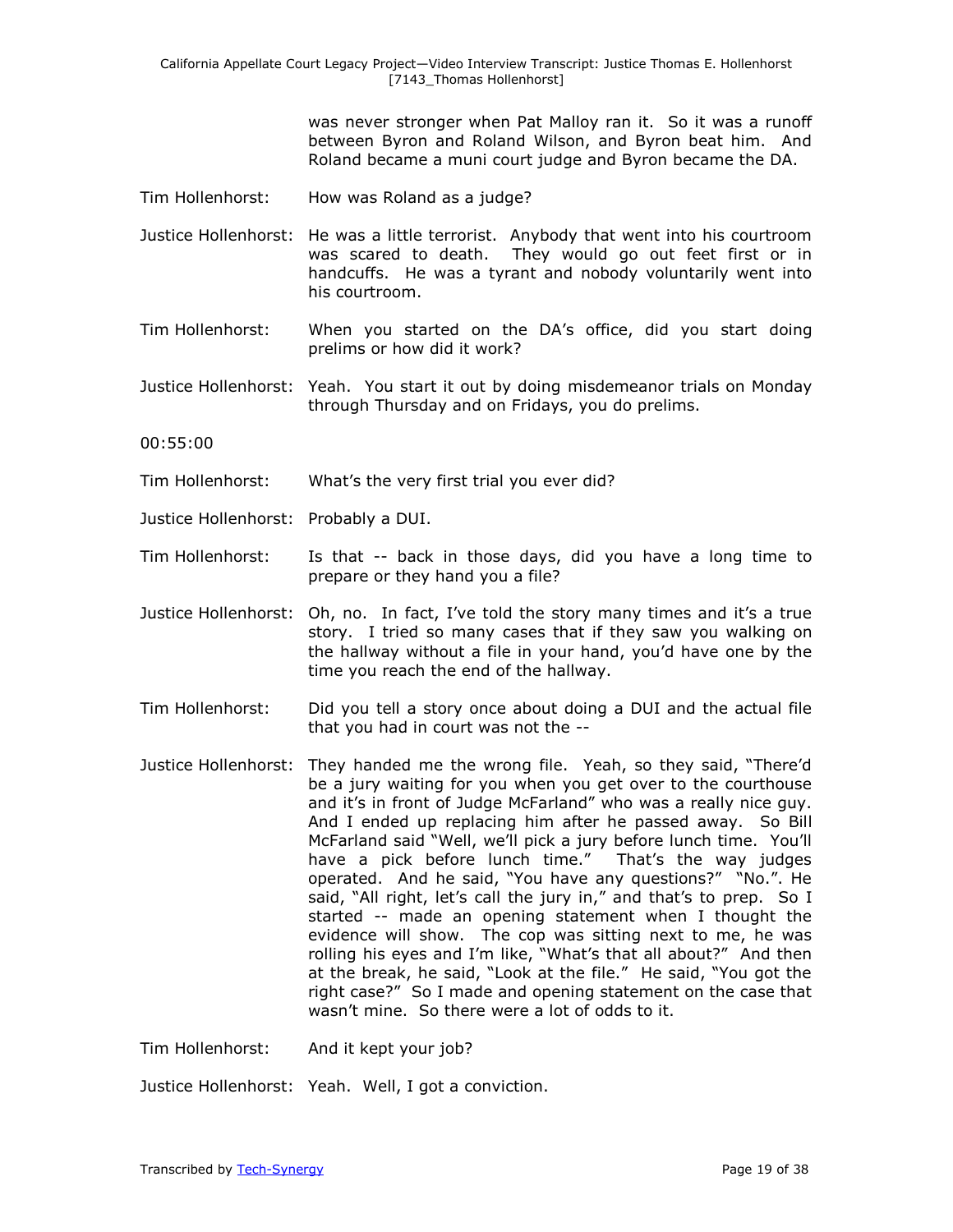- Tim Hollenhorst: So, you trialed misdemeanor cases for how long? A year or two?
- Justice Hollenhorst: Less than a year.
- Tim Hollenhorst: And then where'd you go?
- Justice Hollenhorst: Well, I tried a murder case.
- Tim Hollenhorst: In the first year?

Justice Hollenhorst: Yeah, probably the first couple of months. What happened was is that the -- your mom and I lived in a little apartment that was for seniors, it was marked for seniors. We weren't that senior, but everybody else was. So the landlady's name was Helen Hogan, she was quite a character. Helen was -- she was a widow, just a nice, nice lady but very kind of busy body. So, we got a knock on the door, your mom and I did about 10 o'clock at night and opened the door and it's Helen. She's bawling, she's crying her eyes out. "So what's the problem, Helen?" We were just kids and she said, "What do you do when you think your best friend has been murdered?" I said, "Well, why do you think that?" and she says -- she goes through the story. I turned to your mom and I said, "I think she's probably right".

> So, it turns out that the guy that she got -- what happened was, she was a widow and she had a card club, she played cards twice a week. And the guy that she got involved with - this woman, she was a widow. This woman's family was very upset because they did not like the bad vibe, they did not like this guy. His name was Allan Alexander. And one night, she doesn't answer the phone when somebody called. One of her kids called her to say, "Good night, Mom." And he answers the phone and he's got a weird story about where Vera is.

> The daughter really got worried so she calls the neighbor who was -- I think there's like 10 dentists in town at the time, it was really a small town. And he said, "You know what, that's strange because I saw him carrying boxes out to the car and then disappearing." And she said, " $\tilde{I}$  got a weird vibe about this guy, too". Well, he disappears and her credit cards started incurring bills from all over the country. So, we never did find the body, but all of Helen's friends, Helen Hogan's friends, the landlady, started calling me on the phone and, "Oh, I just remembered this" or "I just remembered that." It's driving me crazy.

01:00:06

Well, the guy that gets assigned to the case later becomes an assembly man in Riverside County, Wally Engles. Wally says, "You know this case better than anybody, even better than the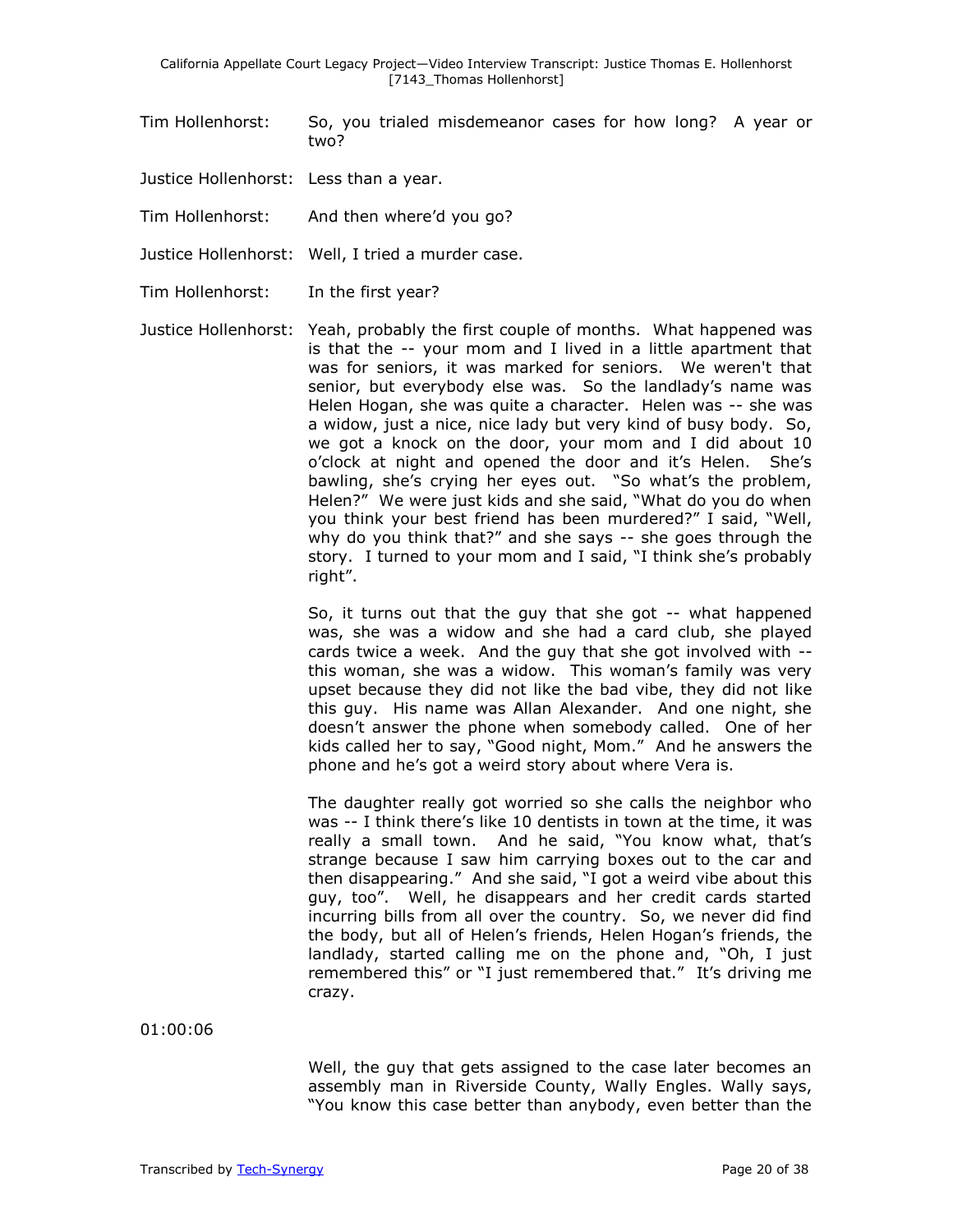cops because you watched it put together." And he said, "I'll tell you what. I'll help you try the case." He says, "I'm not dealing with those old ladies," which I thought was very, very un-assembly man like, because he later ran for assembly and won. And when I got my first appointment to a muni court, it was Wally that called me and said, "Judge" he said, "You are now a judge." So, it's a phone call you'll always remember.

The next phone call I got was to a superior court and it was actually George Deukmejian on the phone. Yeah, yeah, right, right. And then the third one, you took, it was the appointment secretary. So, I -- your mom and I went grocery shopping. We got home from the grocery store and I said, "Anybody call?" And you said, "Yeah." You said, "Some guy name Baxter called." And I said, "What did he want." "He said he wants you to call him back." I said, "So, what's the number." " He said you probably would have it." Well, I didn't that's why I had to go scrounge it up, but that was the appointment to the Court of Appeal.

- Tim Hollenhorst: How long were you -- I love these stories that's why I'm asking. I want to here some more stories about your time as a trial attorney and while you were at the district attorney's office.
- Justice Hollenhorst: Okay. So, you want to know about the --
- Tim Hollenhorst: Did you feel like you were in a comfortable place when you were a trial attorney? It's stressful, it's hard when you have a family, you got children at the time.
- Justice Hollenhorst: Yeah, and you didn't want to lose.
- Tim Hollenhorst: Right! You're competitive.
- Justice Hollenhorst: I'm a very competitive person. I don't like to lose. I only remember cases that I lost. There was a case involving a guy that molested a young runaway, trappy kid. She ran away - they found her in Monterey and brought her back down to Riverside County. She did not want to cooperate with us. So, I tried the case in front Judge John Neblett. Okay, fast forward. Neblett was an interesting guy. The Neblett family was a big part of Riverside County. There are three of them, two of them I knew. I think one of them was an architect, the other was a superior court judge and the other one was a dentist. So they a family with a lot of education.

I loved John Neblett, he was so smart and such a good judge but he brooked no fooling around. He'd always start court the same way. "Now, gentlemen --" they were always men. "Gentlemen, you can now take off you clown suits, you're in department seven." And he said, "I expect that you will act professionally." He started every case that way. I don't care if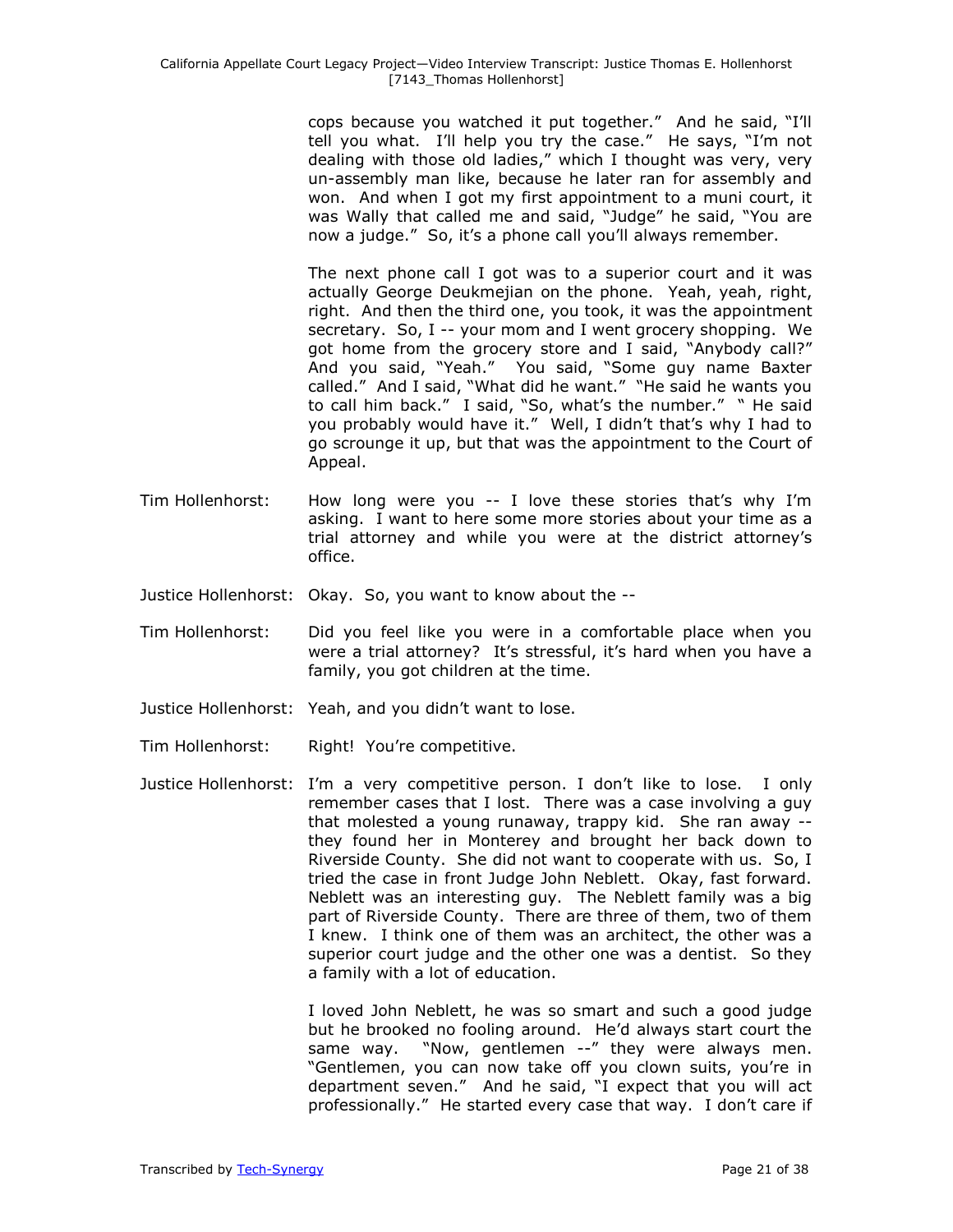you're the best trial lawyer in town or the worst. He's always, "Take off your clown suits." So, he put me onto a couple a good tricks. First of all, always have cold water at the counsel table, really cold

Tim Hollenhorst: Why is that?

Justice Hollenhorst: Because you want the lawyers to drink, you want them to drink all of it dry. And why do you want that? Because that will shorten the trial because you don't let them out of the court room after the bladders are full. Once they told me what he was doing, I just watched and I didn't drink anything. He was really a character, but he was a wonderful judge. Anyway, what I remember about that trial was I lost it. The kid was so bad, this girl was so bad. She was nasty, she wouldn't answer question, she was nasty person.

01:05:03

The jurors hated her and I got -- it's a case with a confession, he admitted it. But what happened was, I couldn't understand why the public defender took the case to trial if I had a confession. He got the cop to admit that he offered the guy something for the confession and the bottom fell out of my case. That's another learning experience I guess, but I never forgot that case. What happened was, about 6 months later, one of the cop that was investigating the case called me and said, "Well, guess who just got shot to death." I said, "Who?" He said, "The defendant at that rape case."

Tim Hollenhorst: Wow!

- Justice Hollenhorst: He was robbing a Carl's Jr. The cops got word that he was going to do it so they did a stakeout and he comes out of the place with "guns-a-blazing". The cop said, "I know I shot him. I know I got him." The place was down at Orange County and there was a pond next to the fast-food place and they couldn't find hide nor hair, of his body or him. They didn't know if they got him or not. About four days later, he came floating up and they got him. So, I got a mixed emotions about the thing. I told myself, if I'd have convicted him, he was probably there in prison and survived.
- Tim Hollenhorst: You told me a story once about being in trial. You have some funny stories and there's a long-time public defender that you tried many cases with.

Justice Hollenhorst: Yeah.

- Tim Hollenhorst: And there's a story about somebody's being put into evidence.
- Justice Hollenhorst: Yeah, that was James Linwood Kellam. He had quite a reputation around town. Not the best trial lawyer, just an odd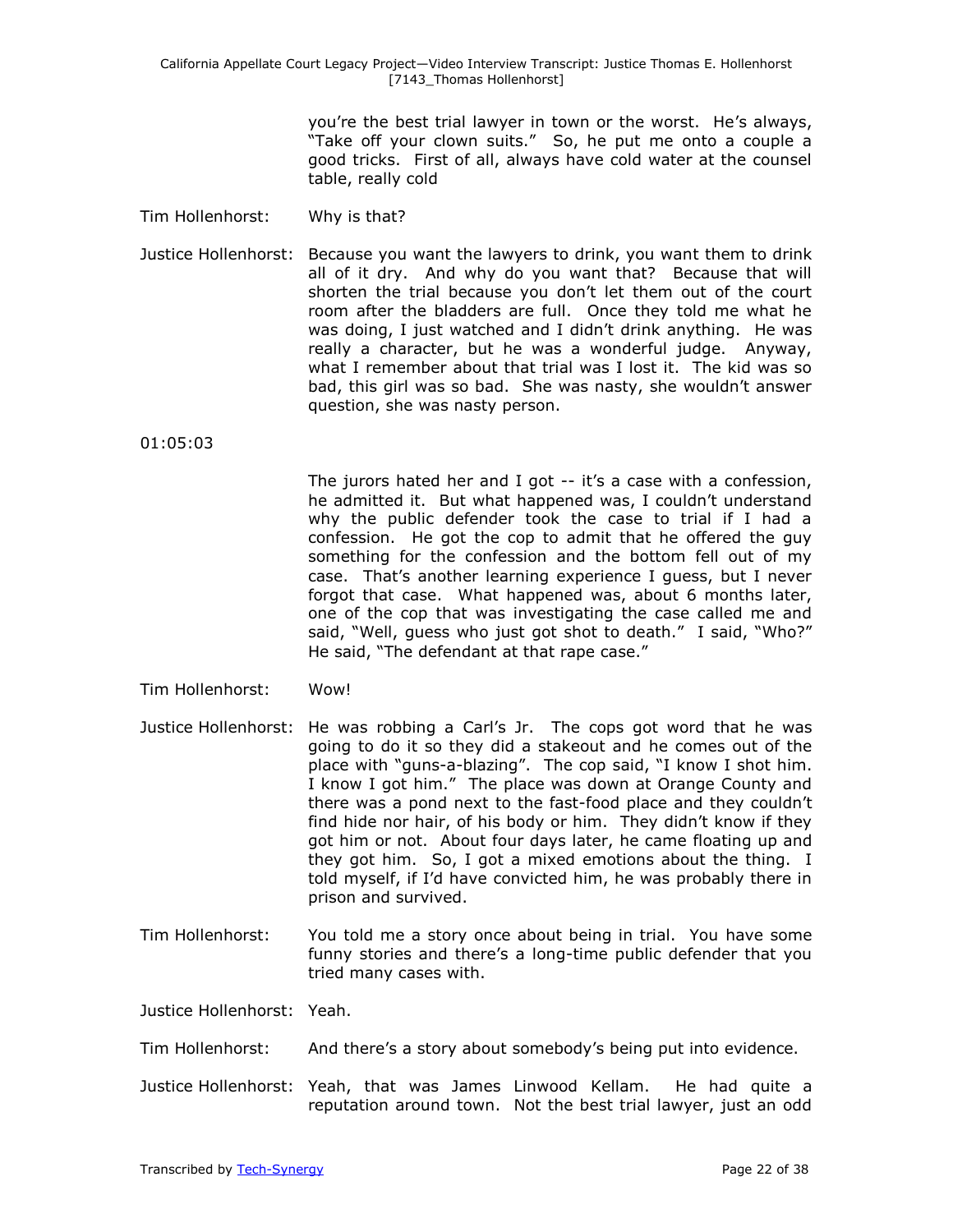fellow. Around town, the explanation for his bizarre behavior was is that, he was a pilot during the war and flew without oxygen.

- Tim Hollenhorst: Is that true?
- Justice Hollenhorst: I don't know, but he was different. I mean he was really different. So this was a burglary case where the cop -- this guy was really bad. He was burglarizing hotel rooms on University Avenue and the word was getting out, it was on the TV, LA television. The town was not looking very good because this guy was tearing up the town. So, I got the case to try and the cop that was involved in it was kind of this good old boy, didn't have a very good vocabulary but just an old street cop.

So, he knew the kind of car the guy was driving and there was the car parked a block away. So he said, "I think this is him, he's in the neighborhood." So what he did, he went to this motel and he could hear footstep above where he was standing. So he just walk under this eave following the footsteps. So he heard the footsteps going down the stairs and waited for him at the bottom of the stairs with his pistol drawn and he got him. He didn't shoot or anything, probably would have, the guy didn't give him any trouble. But he yelled to the guy, "Put your hands up and don't make any sudden movements." And then he could hear from the room, "Come back here with that. Come back here with that. Come back here with those rings."

People were taking their jewelry off before they go to bed and he would find an open window and reach in and grab the jewelry. So, he got him red handed. And then when they went to his apartment, he was actually a student at UC Riverside, had a record as long as your arm. They recovered a whole lot of stolen property, so he had five priors too.

Tim Hollenhorst: So, how did the shoe come into play at trial?

01:10:01

Justice Hollenhorst: Okay, the shoe. This was the shoe, (01:10:05). This lawyer was so bad that he wouldn't pay anybody to help. Maybe he didn't have -- the client didn't have the money. So this lady of ill repute was working for him, probably working off a beef. She was on the stand as his investigator and he said to her, "Now, Marjorie, how high was that nightstand from the top of the nightstand to the floor?" She said, "Four shoes." And he said, "Oh!" He said, "How wide was that nightstand?" She said, "Two shoes." The trial judge just kept shaking his head, who is Robby Duber. I saw the trial judge pass a note to his bailiff, Joe and Joe just cracks out. Later Joe showed me the note. "I told you this was going to get worse," the judge says to the bailiff. And he did --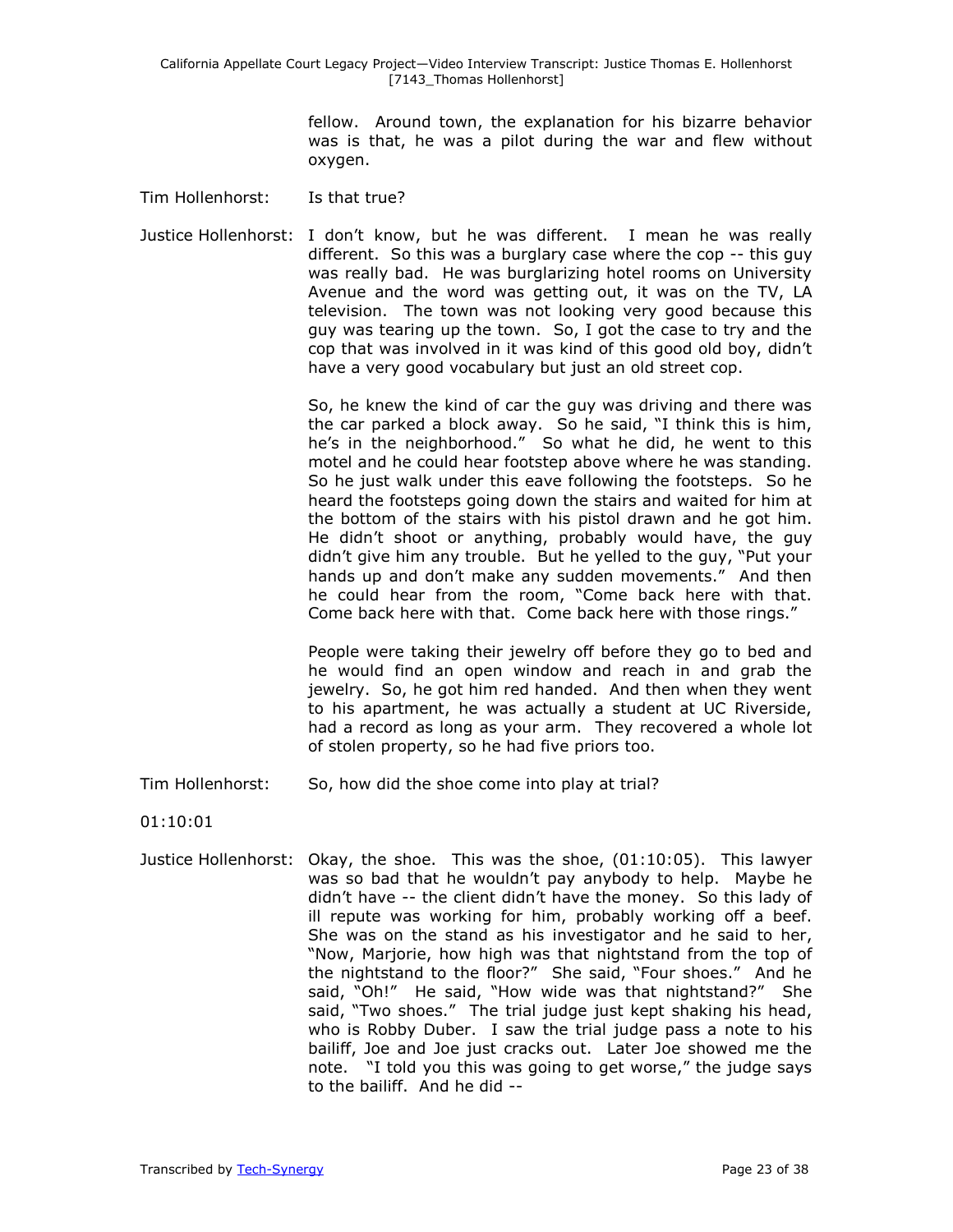He took a shoe off and he says, "I'll show you a shoe, do you recognize the shoe?" to this lady. And he says, "Do you recognize the shoe?" She says, "Yes, I do." And he says, "What is that?" She says, "It's your shoe." And the judge was rolling his eyes. So, he put the shoe back on I said, "Mr. Kellam, may I have your shoe, please?" So he takes his shoe off and I started laughing and I could not control myself. I mean I just said out loud, "Should I put his shoe in evidence?" Three jurors said yes all together, "Yes." So he's out in the hallway, the judge couldn't take it anymore, declares a recess.

Jim's walking around with one shoe on, one shoe off with a hole in his sock. Oh my God! So he comes back into court and the court reconvenes. I got a shoe in my hand and again I said, "Should I put this into evidence?" The juror yelled, "Yes." If I do that, this is go away on ineffective assistance to counsel. This is going to be a problem so I didn't do it. The jurors are waiting for the rest of the trial to have that shoe into evidence because they knew that was the next step. I didn't do it, but what a story that was. So for years, as you would walk down by the department two, people say, "Did you ever hear about the case where the lawyer almost had his shoe put into evidence?" I said, "Yeah, I heard about that case. That was some case. Well, I was the one who tried it."

- Tim Hollenhorst: How many years were you trying cases at the DA's office?
- Justice Hollenhorst: About five or six or seven, something like that. It kind of petered out. I was only doing the bigger cases and thank God, they wouldn't give you more than about three or four that were ready for trial. And if you walk down the hallway without a file in your hand, you're going to get one, so you learn pretty fast.
- Tim Hollenhorst: Back in those days, early to mid '70s, how many lawyers were there in the DA's office?

Justice Hollenhorst: Seventy.

- Tim Hollenhorst: Wow! So after five, six, seven years, you started transitioning in doing --
- Justice Hollenhorst: Management.
- Tim Hollenhorst: Management.

Justice Hollenhorst: Yeah.

- Tim Hollenhorst: So I imagine you probably leaped frog some people that have been there years and years.
- Justice Hollenhorst: I did.
- Tim Hollenhorst: Tell us about that.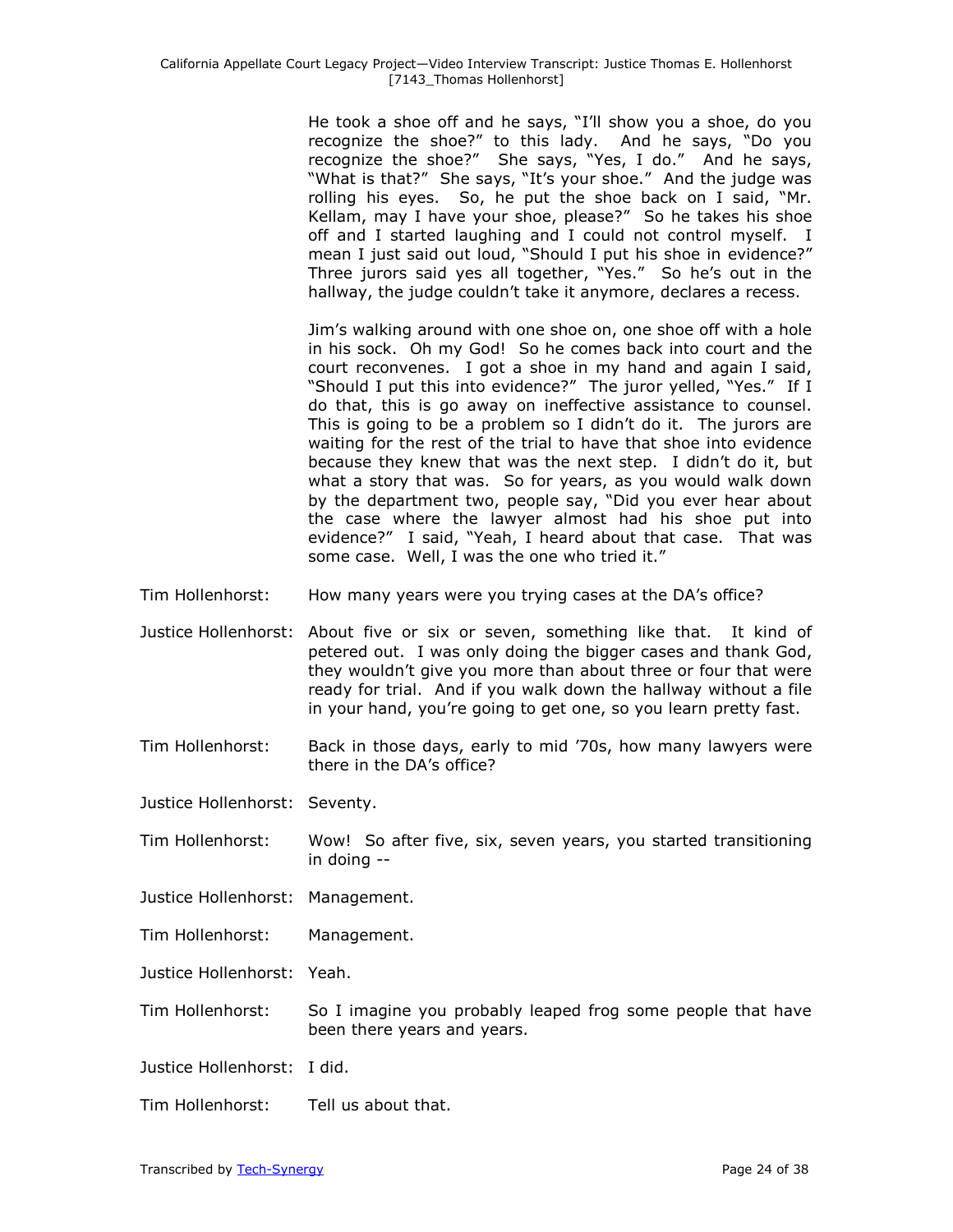- Justice Hollenhorst: Well, it was awkward. People who have been there a lot longer that I had -- I very quickly became the number two guy in the office and I was still a kid.
- Tim Hollenhorst: In you mid 30s early to mid 30s.
- Justice Hollenhorst: I wasn't even 30 yet. Yeah, that caused some resentment. But the people got to pass it over. If they looked at their careers and what they had accomplished, they hadn't tried a lot of cases, they were finding ways out. That didn't do any good. So, I worked hard and that worked out for me.

01:15:00

- Tim Hollenhorst: How did you like being a manager?
- Justice Hollenhorst: I didn't particularly like it. What happened was is that one of the judges who I like of a lot, a guy named Bob Garst who was a really good lawyer, but he was one of these guys that could do everything. He did a lot of domestic cases, he did personal injury cases, he did criminal cases and was good at all of it. I mean who's like that? But he was and he said, "The governor is looking for some candidates for muni court appointment." He said, "Would you be interested if I put your name in it?"
- Tim Hollenhorst: Is that the first time you thought about being a judge?
- Justice Hollenhorst: Never even considered it.
- Tim Hollenhorst: What was your goal when you start at the DA's office, to be a career DA?
- Justice Hollenhorst: Yeah. And the boss had been so wonderful to me, he treated me more like a son as time went on because I was very loyal to him. He knew that if I lost a case, it wasn't because I hadn't prepared it, that I gave the best shot and let the chips fall. So it was a mutual experience that was beneficial for both of us. My life really changed with Bob Garst question because your mom -- I discussed this with your mom and she said, "You got to do it. You got to think about doing it." So I put my name in and I was appointed to the municipal court.
- Tim Hollenhorst: And who appointed you?

Justice Hollenhorst: Jerry Brown.

Tim Hollenhorst: And so now you're a municipal court judge.

Justice Hollenhorst: Yeah.

Tim Hollenhorst: What's your first calendar?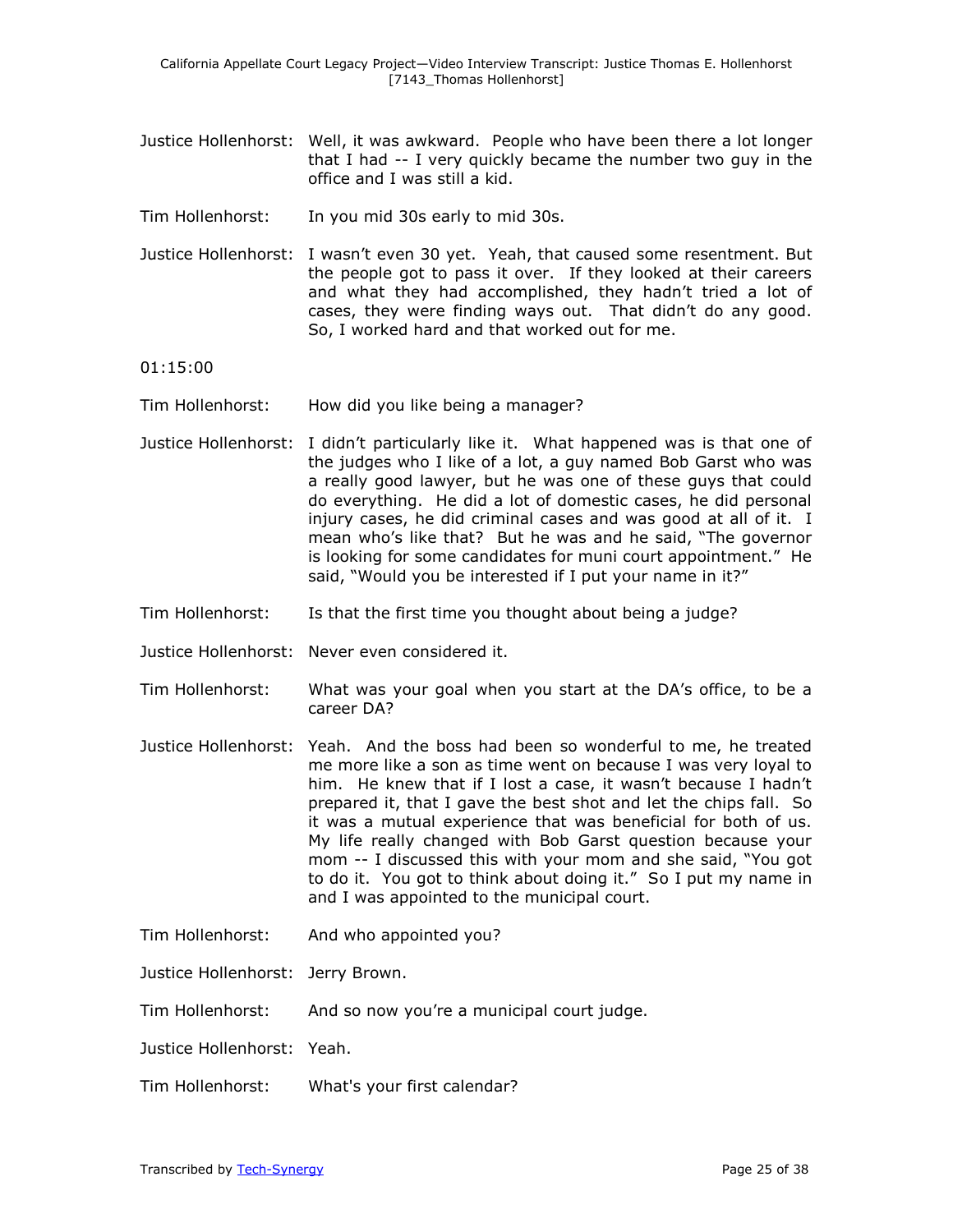Justice Hollenhorst: Remember, I haven't been doing any deuces and stuff like that. I couldn't remember how to do it, even though I was doing it on my sleep. So this is a typical run of the mill stuff. There was one case that got some publicity. It was bring me the head of Doris Kent. Who was Doris Kent? Well, Doris Kent was an elderly woman who had a very weird son and even a weirder friend. They were into cryogenics. They were freezing people and then trying to bring them back to life. So the coroner ends up getting a dead body without a head. "Where's the head?" "Well, we couldn't afford to freeze the whole thing, so we just froze her head." So, the coroner became incredibly suspicious. "Well, how do we know she was dead when you froze her head? We need her head." "Well, you can't have it because we have to thaw it out and we're not doing that."

> So we knew where the place was. Among other options was to get a search warrant for the head of Doris Kent, which would probably mean that it would have to be thawed out. So it was a Gordian knot and I ended up having to do that case. It got a lot of publicity, bring me the head of Doris Kent, a memorable case.

- Tim Hollenhorst: Did you have any goals when you start out as a municipal court judge?
- Justice Hollenhorst: I think that I was always interested in the law and the development of the law. And before you started practicing in this area, there was an appellate court judge who was actually an amazing writer. The guy can really write opinions. I love seeing his opinions. The problem is, he was somewhat caustic, and if you screw it up, he would take you to the woodshed. You knew that you had been to the woodshed. His name was Robert Gardner, Bob Gardner and he actually wrote a law review article or one that was written by him called "The Wisdom of Gardner." It was the anecdotes about Gardner's cases. He was so one of a kind. And after reading bunch of Gardner's opinions, I'm like, "I want to be like him growing up. When I grow up, I want to be just like him."

So, that was kind of interesting going to the Court of Appeal because of the writing. And when I first started on the Court of Appeal, I was writing things, opinions with funny stuff in them.

01:20:02

The problem is that boot camp for appellate courts is at NYU, New York University at their School of Law. And they would insist that you'd not write anything funny because funny stuff often times becomes demeaning. And then there was a warning that you got to be careful because if you write humorous on somebody else's expense, people will think that you are not taking it seriously. So, there's that dilemma to keep the writing interesting, but you need be mindful that you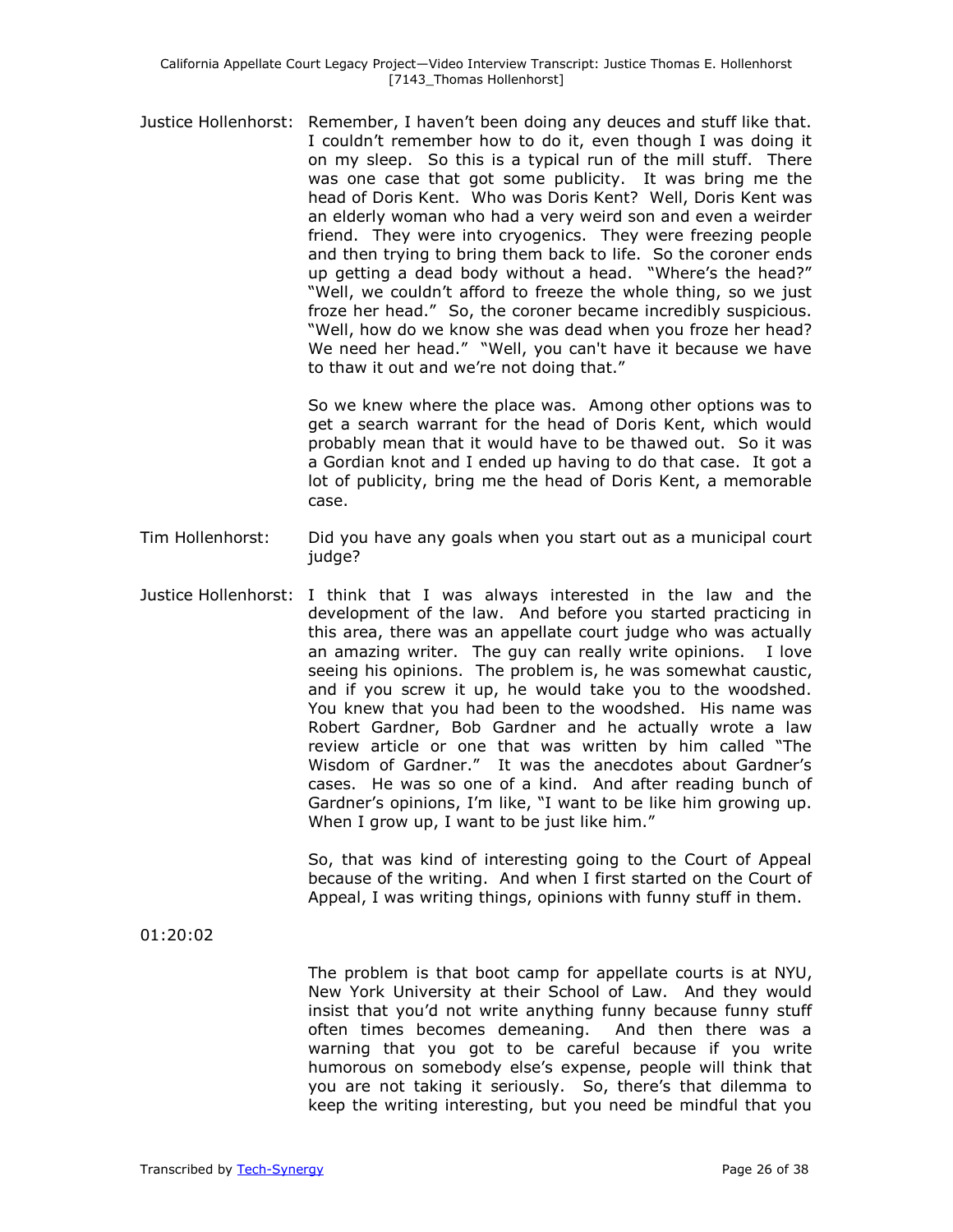can get in trouble doing that. So, I really did stop doing it, writing funny things even though people used to write me the letter all the time saying, "We love your writing. Keep it up."

- Tim Hollenhorst: You've said things and opinions like, "We're not in Kansas anymore.
- Justice Hollenhorst: Yeah.
- Tim Hollenhorst: Things like that.

Justice Hollenhorst: Yeah, that's when he went away to Kansas.

- Tim Hollenhorst: Who were some of your mentors or influential people that you looked up to when you became a judge?
- Justice Hollenhorst: Riverside had some really good judges. Scott Dales was one, he was really an interesting guy. His dad was the mayor of town. Jake Hughes was an interesting guy. He was a marine and he was a tank driver in the Marine Corp. So he always ran his courtroom like a tank driver. And if you weren't careful, you will be run over and that was true. Leo Deegan was also another interesting character. It was a learning experience. I didn't have any role models. This was not my plan to go to law school, but I kind of got tucked into it and what a wonderful opportunity. If I had to do it all over again, I would do it all over again exactly the same way.
- Tim Hollenhorst: I'm going to ask you some more questions some more detailed questions about your careers in appellate justice. And I think A lot of these questions are going to be centered around both your professional career and also your sort of personal life because it seems to me, probably knowing you better than anybody except your wife. The two are intertwined with you.
- Justice Hollenhorst: Yeah.
- Tim Hollenhorst: I've heard just talking to colleagues of yours and colleagues of mine, the common theme is you never took yourself too seriously. You never let yourself get to be more important than the job. What do you think about that?
- Justice Hollenhorst: I think it's true. I think I am one lucky guy to have gotten this far as I've gotten in this business, to have the opportunity to do the things that I've done. I haven't talked about getting a master's degree at University of Virginia, have served on a bunch of different educational committees. Got a chance to really meet some interesting people and be mentored by some very, very good judges. I've never taken that for granted either. There've been just great opportunities. I think that I am somebody who is not afraid to try new things. Tentative opinions in the Court of Appeal, I was the one who started that.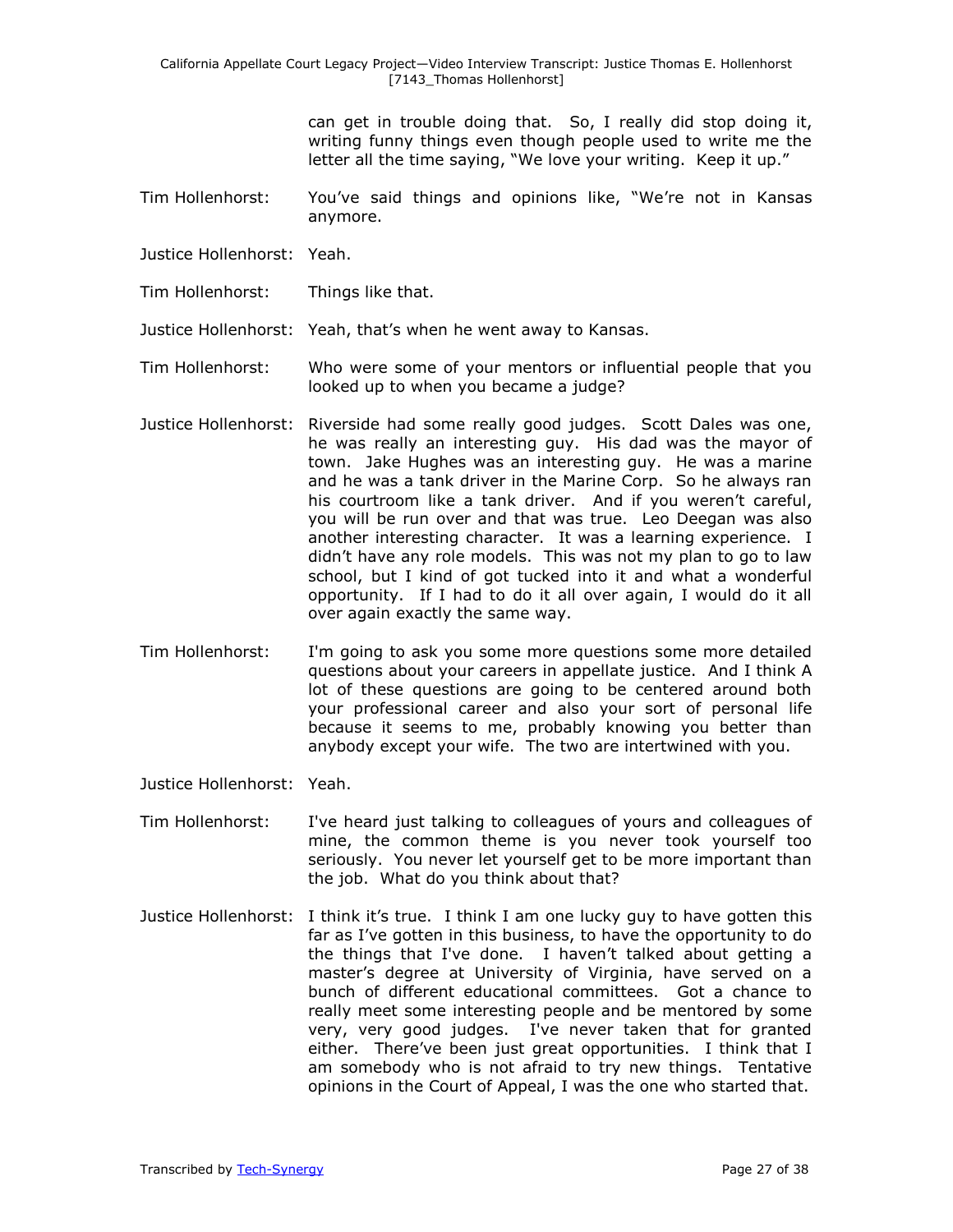- Tim Hollenhorst: I think also along those same lines, living with you and I lived with you post bar exam. You and I used to go for walks every morning for an hour and a half. At five in the morning, you were talking about the law, you were talking about the cases that are currently working on. In our profession, it's very different than I think a lot of people where you clock out, it's just done, you go home. You never looked at being a lawyer, being a judge as a --
- Justice Hollenhorst: Not with a time clock.
- Tim Hollenhorst: -- sort of eight to five, job, right?
- Justice Hollenhorst: No, it's never been that way for me.
- Tim Hollenhorst: You and I go to ball games and we talk about the law.
- Justice Hollenhorst: Yeah.
- Tim Hollenhorst: What would you like the legal community to remember about you and your work as a judge?
- Justice Hollenhorst: He didn't take himself too seriously, yeah. I think I've been one lucky guy. I've worked really hard to get where I've gotten. Part of it was necessity because there wasn't a lot of money.
- 01:25:03

Maybe that's part of who I am. I've never taken anything for granted and I worked really hard for it.

Tim Hollenhorst: You probably won't remember this, maybe you will. But when I first became a DA, literally when I first became a DA, you pulled me aside one day, I was still living at your house. And you said to me, "Tim, what are your goals as an attorney at the DA's office? And remember, I said, "I want to make a good living. I want to make a good living and probably have a family one day." And you looked at me sort of with your head cocked a little bit and said, "You're wrong. You're goal should be to affect somebody positively every day and make an impact on the law." Do you still believe that?

Justice Hollenhorst: Yeah.

- Tim Hollenhorst: Tell us about some notable cases since you've been on the Court of Appeal that you've worked on.
- Justice Hollenhorst: God! There has been so many of them. First of all, I don't do cases because they're notable. There are odd fact patterns that stick with you like the head of Doris Kent. I'll never forget that case.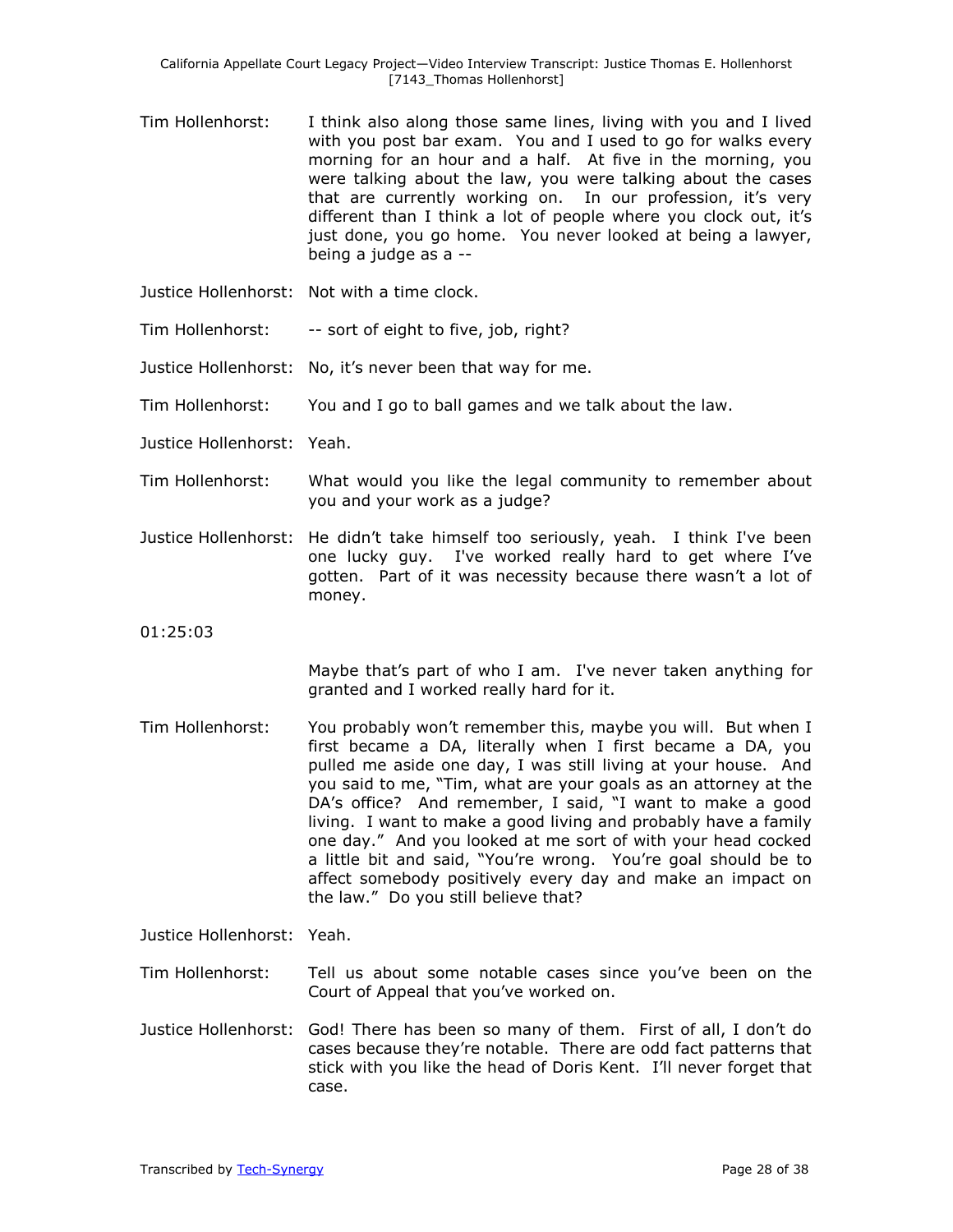- Tim Hollenhorst: Well, let me ask something real quick. Just in reviewing some materials for this interview today, I read many of your old opinions. I have copies of them and you have done everything from probation violation cases to whether or not the probation term was appropriate or not all the way up to workers' compensation, and school districts, and flood control, and HOA issues. You've done a little bit -- you've worked in every area of the law possible and that's not just the law, that's just life. How do you do that? I mean you're at criminal, you started as a criminal prosecutor. You're a criminal judge your entire time on the bench and now you're doing civil stuff.
- Justice Hollenhorst: Well, because I've had a lot of really interesting jobs. We've owned home as an HOAs, so my experience in life maybe a little bit broader than the average bear just because of what I've been exposed to. My parents were both World War II veterans, so they had a very different life and I got exposed to some real hardships that they had endured.
- Tim Hollenhorst: So you think your life experiences have contributed to your --?
- Justice Hollenhorst: I know it is.
- Tim Hollenhorst: -- the common sense that you bring to the bench?
- Justice Hollenhorst: Yeah.

Tim Hollenhorst: Because I'll tell you this, I mean the common feeling amongst your colleagues, amongst your peers, amongst your subordinates is that you have a brilliant legal mind. I mean that's -- without putting too much into it, that's what they say. But you're different in the sense that you bring common sense also to the table. You don't just rest on the law books, you rest on what's right.

- Justice Hollenhorst: Yeah.
- Tim Hollenhorst: Is that fair?
- Justice Hollenhorst: Yeah. I think part of it is this that, my upbringing, I spent a lot of time in parochial schools and I think it made a big difference in life because of accountability. You learn about accountability.
- Tim Hollenhorst: You've been on the Court of Appeal since when?
- Justice Hollenhorst: 1988.
- Tim Hollenhorst: How was the court changed for better or for worse? Technology obviously has changed.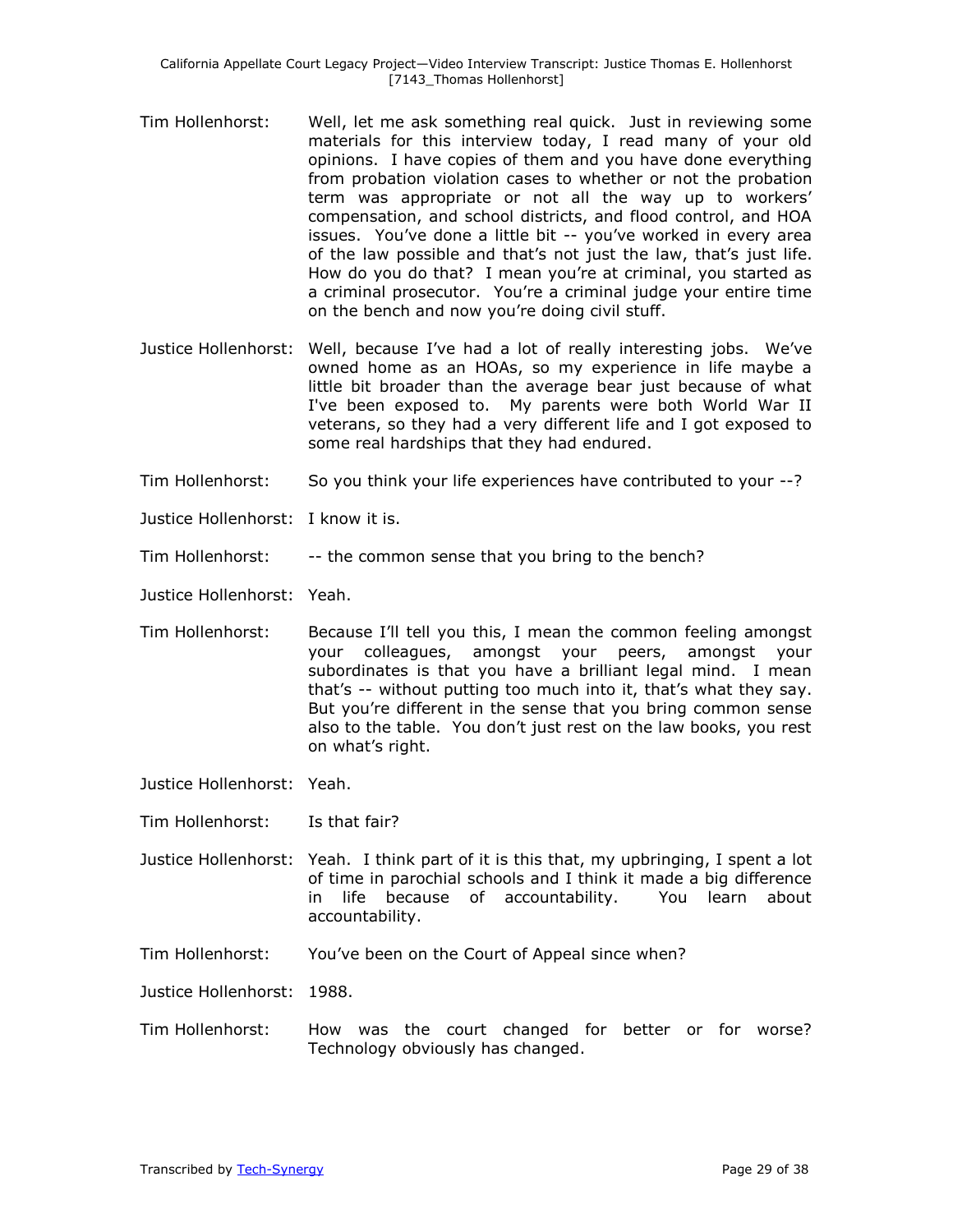- Justice Hollenhorst: Technology has changed. Without being super critical, I don't know that I agree with the direction that the court system is going.
- Tim Hollenhorst: Is that the part of your participation in the alliance of judges?
- Justice Hollenhorst: Yup.
- Tim Hollenhorst: What is that?
- Justice Hollenhorst: It's not -- we've been described as rebel rousers and I've never been a rebel rouser. If I see something that needs to be changed, I'll change it. If I had the power to do it, I'll do it. If I don't have the power to do it, I'll try to do it. And the reason is that we all only have a short time on this earth comparatively speaking. And at the end of the day, I think we all are accountable for how we spent that time. If you haven't improved things where you've been, you've wasted an opportunity.
- Tim Hollenhorst: What direction do you see the court going and why do you think it's not a positive direction?
- 01:30:02
- Justice Hollenhorst: I don't believe that the courts should be managed on a topdown basis. The reason being is that, every court system that I've been a part of has been very different. And we don't need to be mean-spirited about important changes that need to be made, but we should be unrelenting in our desire to make needed changes. If people like me don't get involved, then the changes won't be made and we'll be the poorer for it. I think I've done some imaginative things. I think tentative opinions in the appellate courts have been a real boom.
- Tim Hollenhorst: Why don't you describe what that is because your court's unique?
- Justice Hollenhorst: Yeah. We're the only ones in the country that do it.
- Tim Hollenhorst: And what is it? What is a tentative opinion?
- Justice Hollenhorst: What happens is, is that we actually release drafts of opinions prior to oral argument. No one else does that in this country.
- Tim Hollenhorst: What's the purpose of it?
- Justice Hollenhorst: To give the counsel an opportunity to see what the court's thinking is. And if we're wrong, we'll change it.
- Tim Hollenhorst: Does it help streamline the oral argument?
- Justice Hollenhorst: Yes.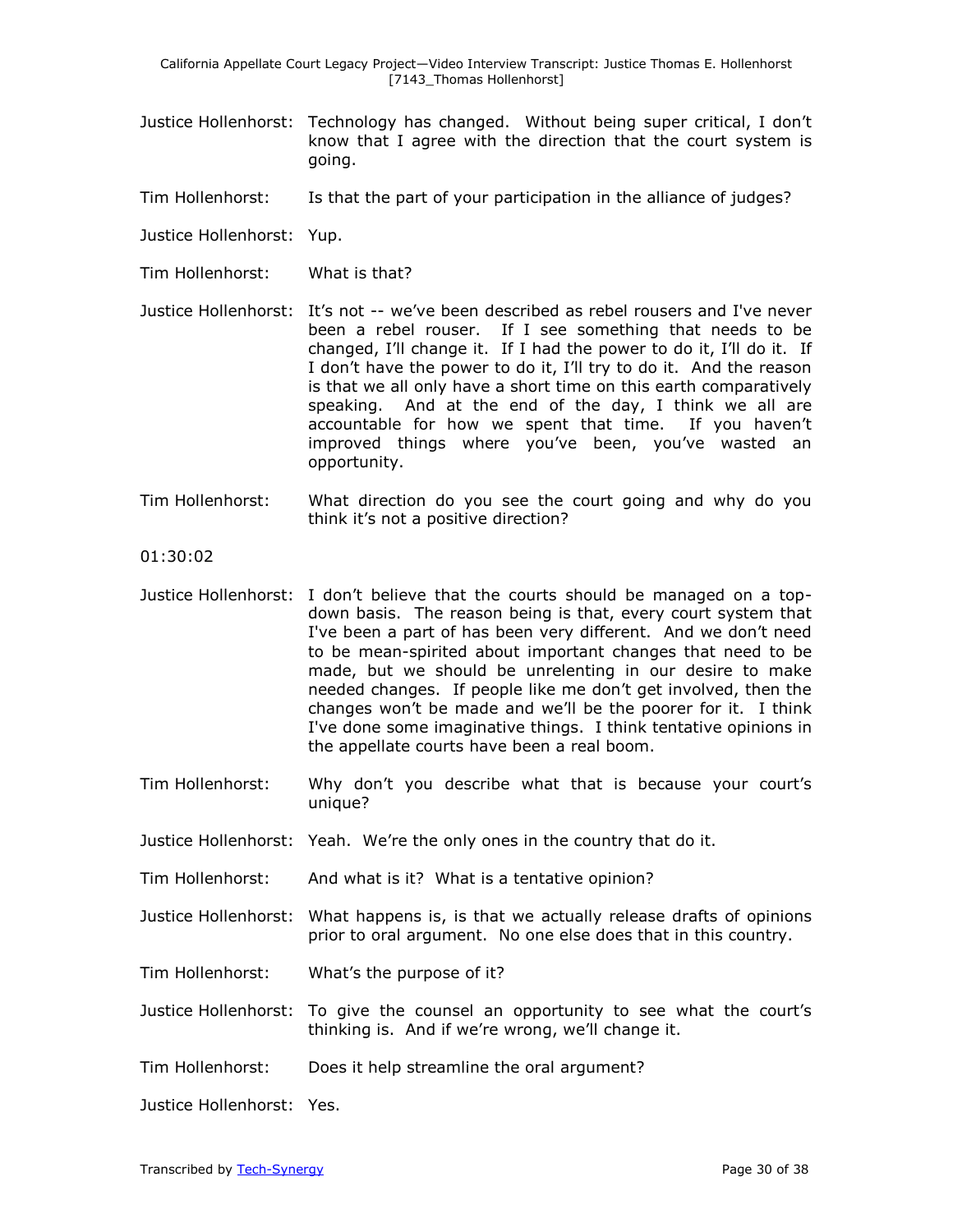Tim Hollenhorst: Because the lawyers are more focused?

Justice Hollenhorst: Yeah.

Tim Hollenhorst: Do you often change your tentatives after oral argument?

Justice Hollenhorst: Not often, and the reason being is that -- and this again one of this -- you must have to be there to understand it. If you write a tentative opinion that's wrong, which is wrong, the lawyers will basically wad it up and beat you with it. And it's a very unpleasant experience to really blow one and then have the lawyers beat you up with what you've done, because they'll do it. That's not saying anything derogatory about the lawyers. They got a job to do. They'll show you why you're wrong. And the more they show you, the more humiliating it is.

> So, no one wants to put out something that's wrong. It will hold you accountable for what your name is on. I think in that regard, it's a step forward. It is interesting in the state where we've been doing this now for over 20 years. Some very, very good lawyers and very good judges have said some incredibly bad things about tentative opinions because they don't understand them.

- Tim Hollenhorst: But lawyers love them.
- Justice Hollenhorst: The lawyers love them. In fact, the truth of the matter is that if you really think about it, courts really do use tentative opinions. Because what they do is that they will give you a clue at the direction we are going, the court is going and then give you an opportunity to develop that. If you think about federal rule making in federal courts, part of the process is to give the lawyers an opportunity to comment on the rule and that's very common with the federal rule making. Yet, this is still very foreign and it won't be for much longer. I think you're going to start seeing more and more use of tentative graphs.
- Tim Hollenhorst: What you expect from a lawyer who appears in front of you?
- Justice Hollenhorst: That he or she will have taken the tentative and use it for the reason that we've given to them, to be familiar with the reasoning and to be familiar with the analysis and if we're wrong, why, tell me why. Often times, I open -- because I'm a senior guy here, I open oral argument with, "Counsel, have you read the tentative opinion?" "Yes." "Tell us why we're wrong?" It's very effective.
- Tim Hollenhorst: What do you expect from your colleagues during an oral argument?
- Justice Hollenhorst: That they will have become familiar with the reasoning of the draft and that they can participate in oral argument.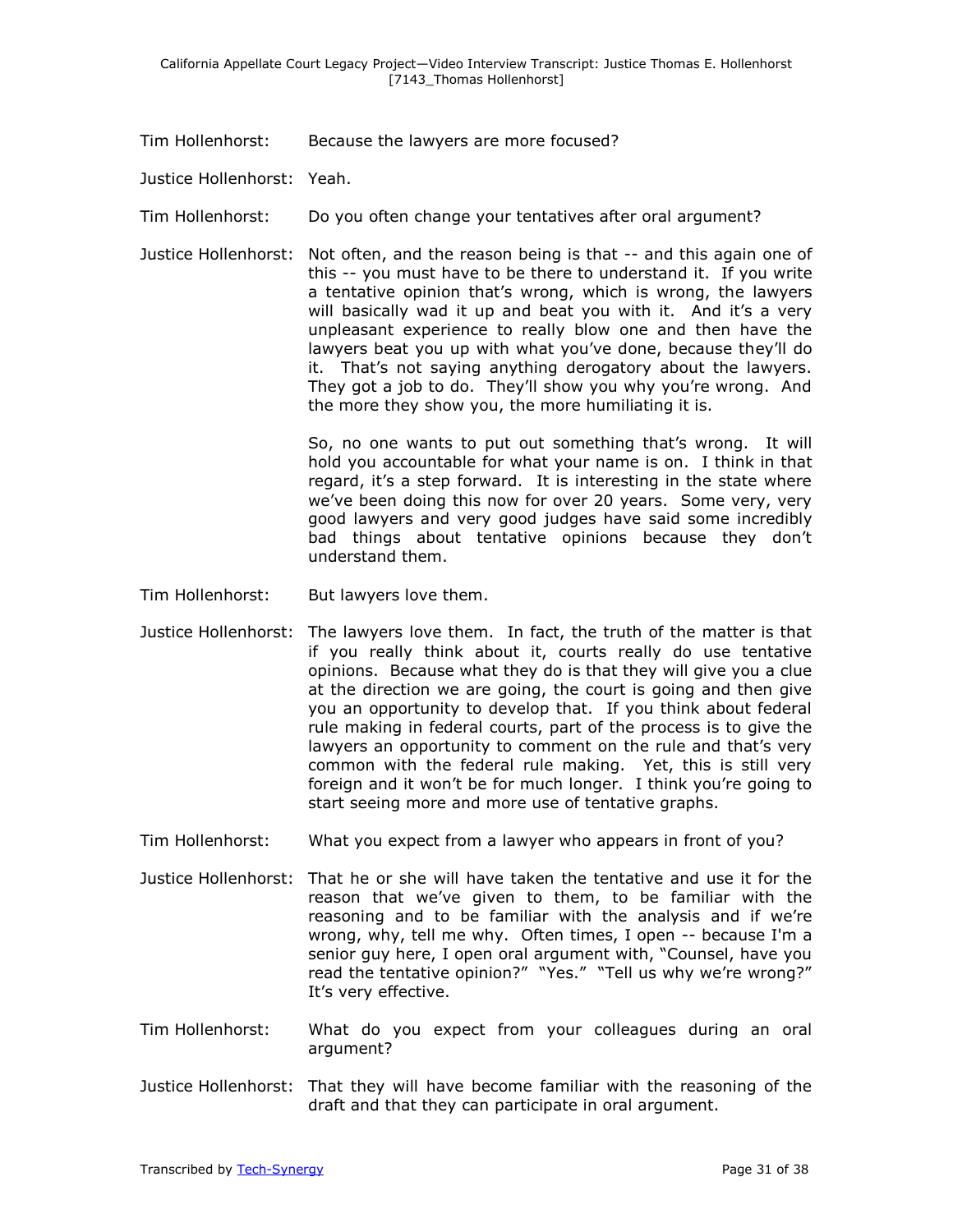Tim Hollenhorst: In a survey of attorneys who regularly appear before you, they commonly say that you care about getting it right.

01:35:02

- Justice Hollenhorst: Yeah.
- Tim Hollenhorst: What does that mean to you?
- Justice Hollenhorst: Well first of all, I don't like losing cases to the Supreme Court. If you lose one, you'll lose them pretty publically.
- Tim Hollenhorst: Have you lost one at the Supreme Court?
- Justice Hollenhorst: Oh, yeah. I'm not any kind of whiz kid. I mean I can blow just like anybody else can. But part of it is how you see the glass of water sometimes. If it's half empty or half full and part of it is how your opinion's been written up and put together. I think I've gone a long, long way for somebody who started out with his few tools as I started out with -- in fact I've been described as a tool. I think I worked really hard in my career to get to where I am. I'm 70 years old and I still have not established a date when I think I'm going to leave. Your mom would like me to leave, but I don't know that I'm ready to hang it up at this point.

I mean there is a point in time when there are fish to be caught and grandkids to be played with and things that are really important and nobody last forever. There are always things that you want to do, so you know it's the balancing act of getting out at the right time. Your mom keep saying, "You need to get out while you're on top." I've talked to a lot of people who had the same job that I do and say they wished they hadn't retired. It's not to say that I'm not going to retire because I will, but it's going to be when I'm ready.

- Tim Hollenhorst: You still feel like you're contributing?
- Justice Hollenhorst: Yeah.
- Tim Hollenhorst: I was asking about the survey and also during the survey, lawyers said that the questions that you ask during oral argument are tough but they're thoughtful questions. You will engage in an open dialogue. Where does that come from?
- Justice Hollenhorst: It comes from judges that were wrong, that the analysis was wrong, that they shot from the hip before they had fully considered the merits of the discussion. There's nothing worse than an unprepared judge.
- Tim Hollenhorst: Your career has not been without controversy. Is that fair to say?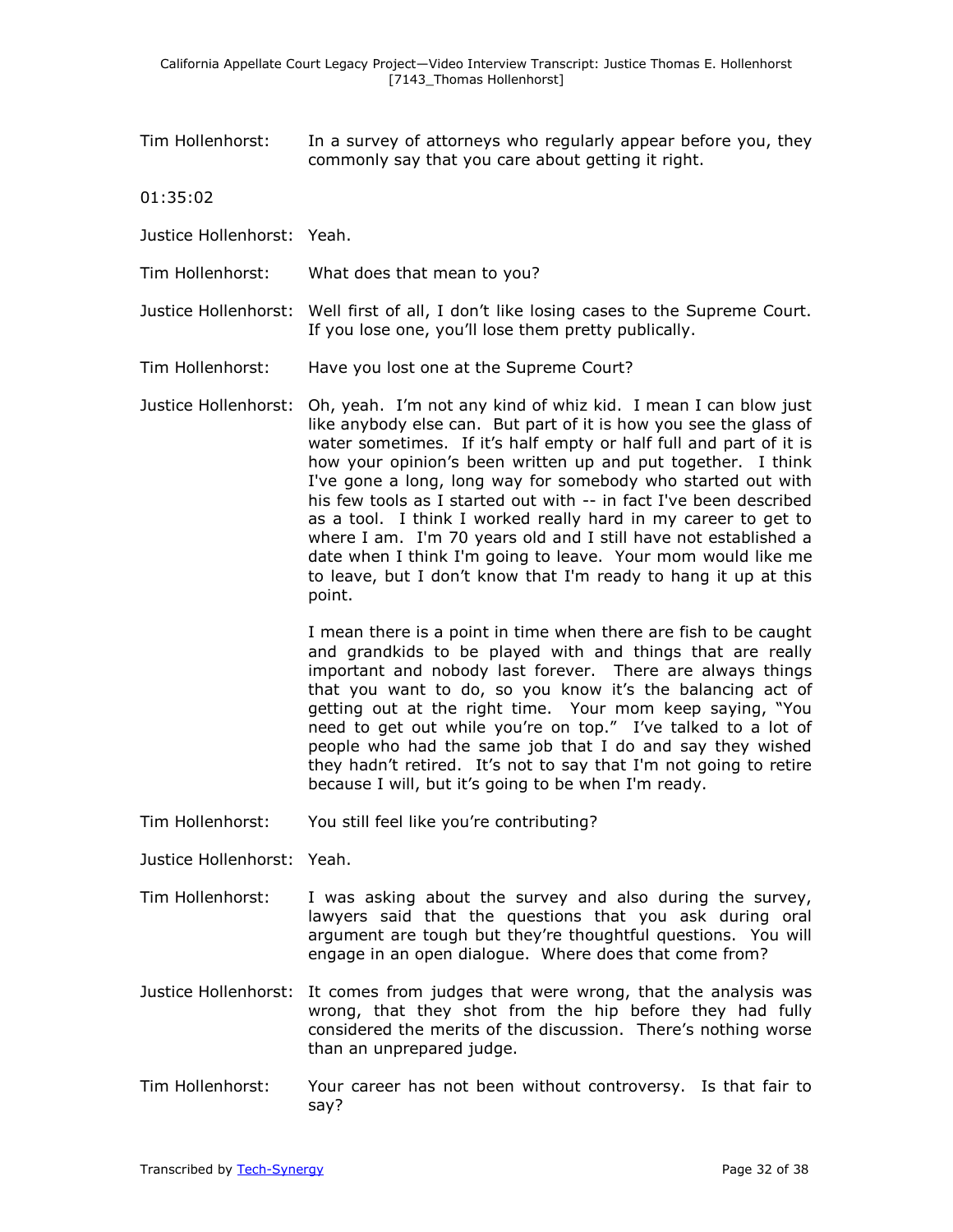Justice Hollenhorst: Yeah.

- Tim Hollenhorst: And I don't think any career really is. In my short career, I've had it already but you took on the administrative office of the courts and you and I have talked about this plenty of times. You had an opportunity to sit on the Supreme Court more than once.
- Justice Hollenhorst: Four times.
- Tim Hollenhorst: And I got to watch that, which is quite an honor and you think the administrative officers of the courts is top heavy.
- Justice Hollenhorst: Yeah.
- Tim Hollenhorst: And that's kind of what you talked about, it's sort of leading or administering from the top as opposed to from the ground level.
- Justice Hollenhorst: Right.
- Tim Hollenhorst: Has that been resolved in your mind at all or is that still a fight that's worth fighting.
- Justice Hollenhorst: It's a fight worth fighting. Every day, it's a fight.
- Tim Hollenhorst: Okay. Is that one of the reasons you're not ready to retire because you want to carry that torch also?
- Justice Hollenhorst: Yeah. I don't know that in my lifetime that I'll see a difference that this top-down stuff will cease. But I will tell you that having worked with judges from all over the country, nobody else does it the way we do it.
- Tim Hollenhorst: You think it's wasteful essentially?
- Justice Hollenhorst: Yeah.
- Tim Hollenhorst: And in times of crisis, financial crisis in California --
- Justice Hollenhorst: Well, worse than wasteful it's wasteful of people's skills and talents because there are some good ideas out there. And when you tell people how to think and how to behave and what to say and when, it is not good for the system. The system works best when the collective ideas are considered. Nowadays, we don't do that anymore.
- Tim Hollenhorst: Is this alliance of judges which you are I think a founding member of, is that part of your purpose, is to let other judges know about what's going on with the administration of the courts and the issues there?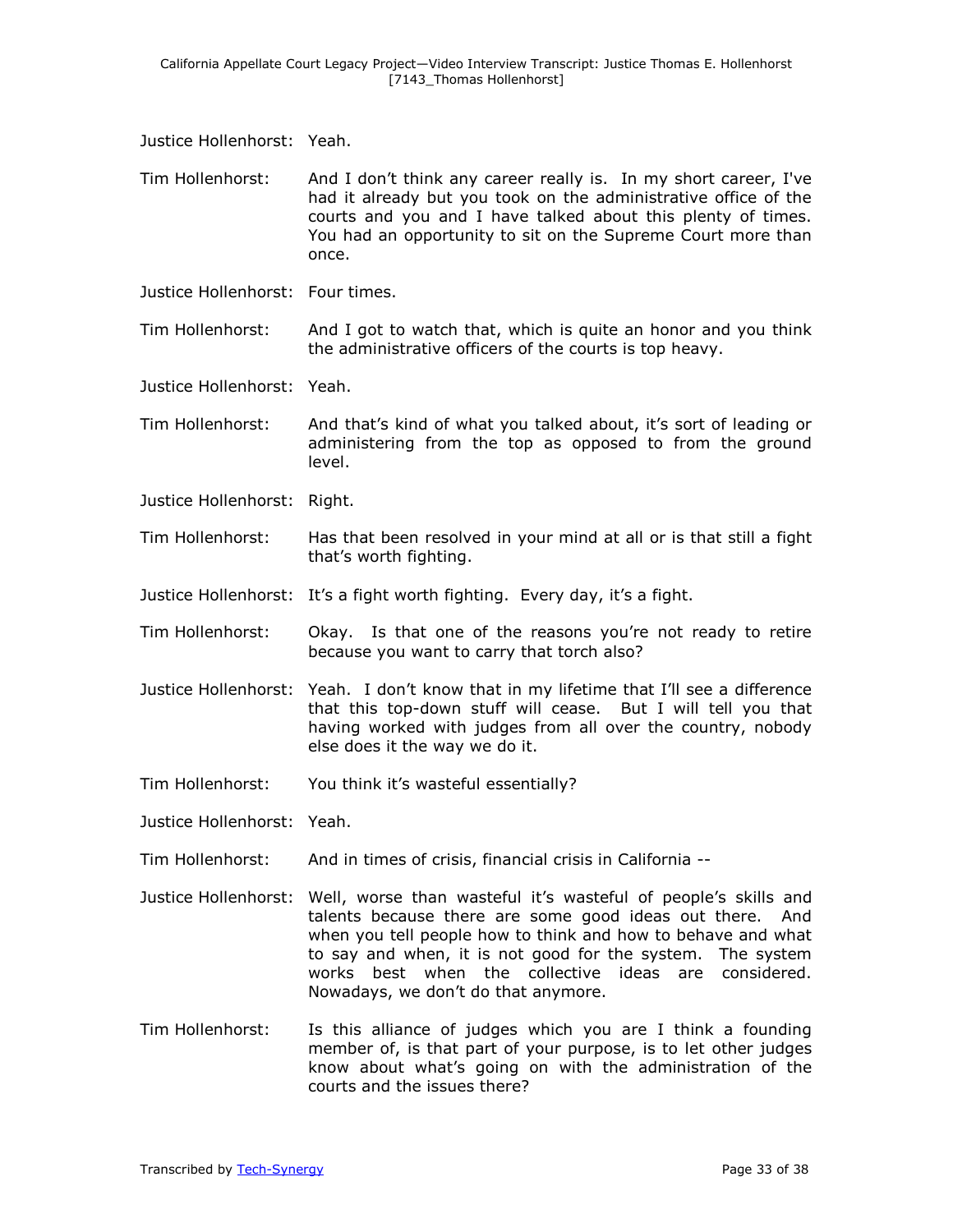Justice Hollenhorst: Yup.

Tim Hollenhorst: Have you got any backlash because of that?

Justice Hollenhorst: Oh, yeah.

Tim Hollenhorst: Okay. You think there's been positions that you haven't been either promoted for or asked to speak at certain things or - there have been some consequences in your career.

Justice Hollenhorst: Yes.

Tim Hollenhorst: But by and large, you've had a pretty successful and wonderful career and I think you would say that even in your humbleness.

01:40:01

Justice Hollenhorst: Even in my humbleness, yeah

Tim Hollenhorst: You went to school to get your master's 25 years after law school

Justice Hollenhorst: Yup.

Tim Hollenhorst: Why?

Justice Hollenhorst: It's sort of like climbing to the top of the mountain and looking to see what's on the other side. Sort of like climbing to the top of the mountain and looking to see what is in the other side, doing the LLM program was a personal goal. Everybody in that class, all 30 were justices from -- over half of the people on the class were on Stare Supreme Courts, some of them on a Federal Circuit. The rest of them were people who I knew or I've heard of on state intermediate appellate courts. So, you're around really good people, I mean really smart people. When you hang out with smart people, it makes you smarter, I think hopefully. And it was a chance to stretch my wings a little bit and fly with some people that know how to fly. That's always been part of my -- just try to make myself better.

Tim Hollenhorst: One of the things I've always admired about you, I think you know this. When I introduce you to people, colleagues, I'm friends with law enforcement obviously and just like you are, were more when you're DA. When they meet you, they have no idea that you're a judge. They have no idea the kind of significant position that you're holding in the community. In fact, some people who know you say you're an institution in the community. I think that's the way you want.

Justice Hollenhorst: I would say, actually be institutionalized.

Tim Hollenhorst: I think that's the way you want it though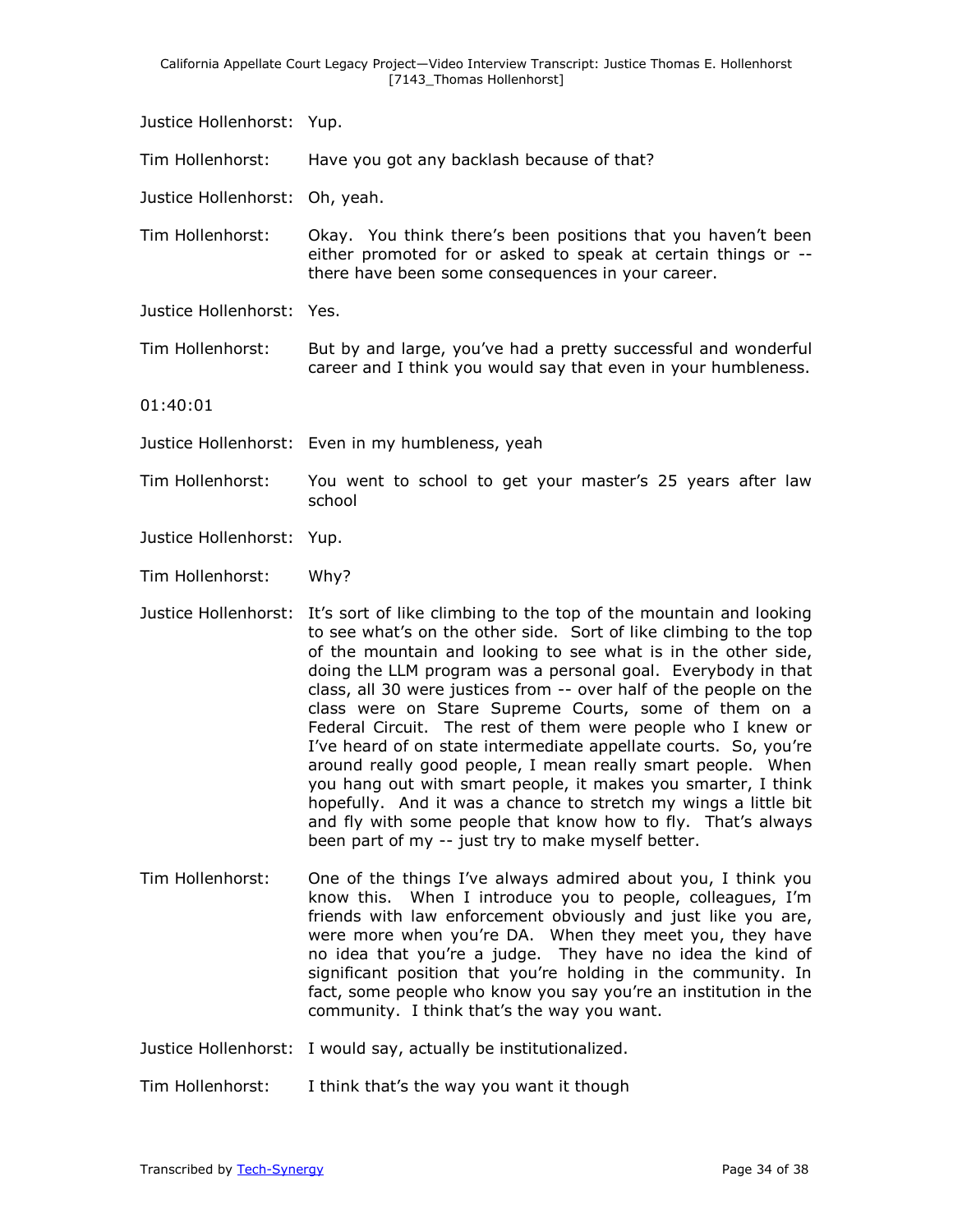Justice Hollenhorst: Yeah.

Tim Hollenhorst: Why?

- Justice Hollenhorst: I think that I have always been very grateful for a mind that works, sometimes, for the reputation that I've gotten as a judge. I'm grateful for the opportunities to do things like that and I've never taken it for granted. I remember when I was a kid starting out, in awe of some judges. When I was at Hastings, one of the judges that came from the Bay Area, a guy named Bray. He was on the Court of Appeal in first district. I always used to think, "My God! Can you believe that this guy is teaching us how much law he must know as an appellate court judge." Well, I'm an appellate court judge and I've not stopped learning the law. It happens every day and I'm so grateful for that opportunity to do it.
- Tim Hollenhorst: Ever since I've been to law school and beyond, you've been a big advocate for having law clerks work with you.
- Justice Hollenhorst: Right
- Tim Hollenhorst: Maybe even before I went to law school, I can't remember back then. Why are law clerks important to you?
- Justice Hollenhorst: Think of my background. I took advantage of being around some people who knew what they are doing and had something to share. Bill Eaton, I could never ever repay him. That's the guy when I was in college that asked me to stay after class. I thought he was going to kick my brains out because I've done something wrong and I hadn't. He thought I had some ability and he spent some time to try to cultivate it. If I can affect some kid that way that would be awesome.
- Tim Hollenhorst: You and I have had the opportunity many times and it's been a couple a years since we've been invited back. But you and I have spoken together at University of California Riverside to pre-law students. I always laugh because you say the same thing every time we're there and then you start of your part of the, I guess, lecture, you start it off with, "Who's planning to go to law school?" And then raise your hands and you say, "Don't do it."

Justice Hollenhorst: Yeah.

Tim Hollenhorst: You say that in jest obviously, but you're a very -- a lot of people like you didn't have any direction when they were growing up.

Justice Hollenhorst: Well, I had misdirection.

01:45:00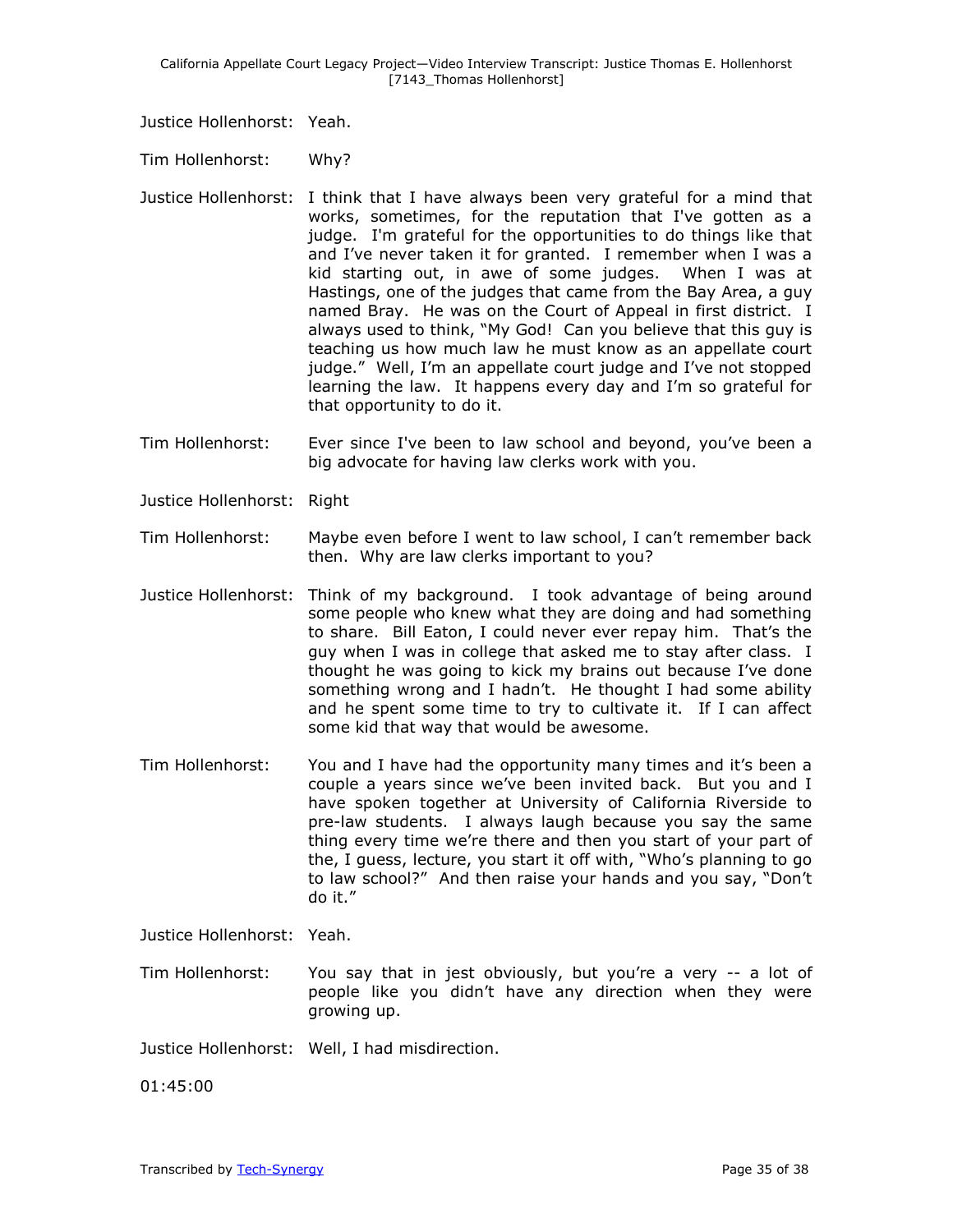- Tim Hollenhorst: Do you think you have an important role in sort of talking to younger folks?
- Justice Hollenhorst: Absolutely! I'm reminded every day that there are lot of people who have never met a judge, never talked to one. Their whole impression about what a judge is and does comes from me. And if I can give them a positive view of what I do and that I put my pants on one leg at a time just like everybody else does. But when it comes to living in the real world, that's where I live. I mean I know how to bait a fishing, a fishing hook, I know how to hunt birds, I know what it's like to train a dog and I live a complete life.
- Tim Hollenhorst: That's an important thing that I think you instilled in me and that is having balance in your life. How important is that for you as a judge?
- Justice Hollenhorst: Really important. My measure of how well I've done frankly is how well you're doing.
- Tim Hollenhorst: I notice there's a thinking -- I'm a father now and I have child and it's busy. I go to work all day and I come home and we have practice. You never missed a practice.
- Justice Hollenhorst: Never.
- Tim Hollenhorst: Never missed a game.
- Justice Hollenhorst: Never.
- Tim Hollenhorst: I don't think a lot of dads can say that.
- Justice Hollenhorst: Well, I didn't want to be the dad who said --
- Tim Hollenhorst: What do you see some of the major challenges facing the courts today?
- Justice Hollenhorst: Funding is a never-ending problem. A number of lawyers and judges have recently told me that they are disappointed with what's going on at the law school today.
- Tim Hollenhorst: In terms of quality of students?
- Justice Hollenhorst: Yeah.
- Tim Hollenhorst: Why do you think that is?
- Justice Hollenhorst: I don't know. It probably starts with undergraduate.
- Tim Hollenhorst: They're just not prepared to be lawyers?
- Justice Hollenhorst: I think people are going into for the wrong reason, it's all about money. And for me, it was never about money.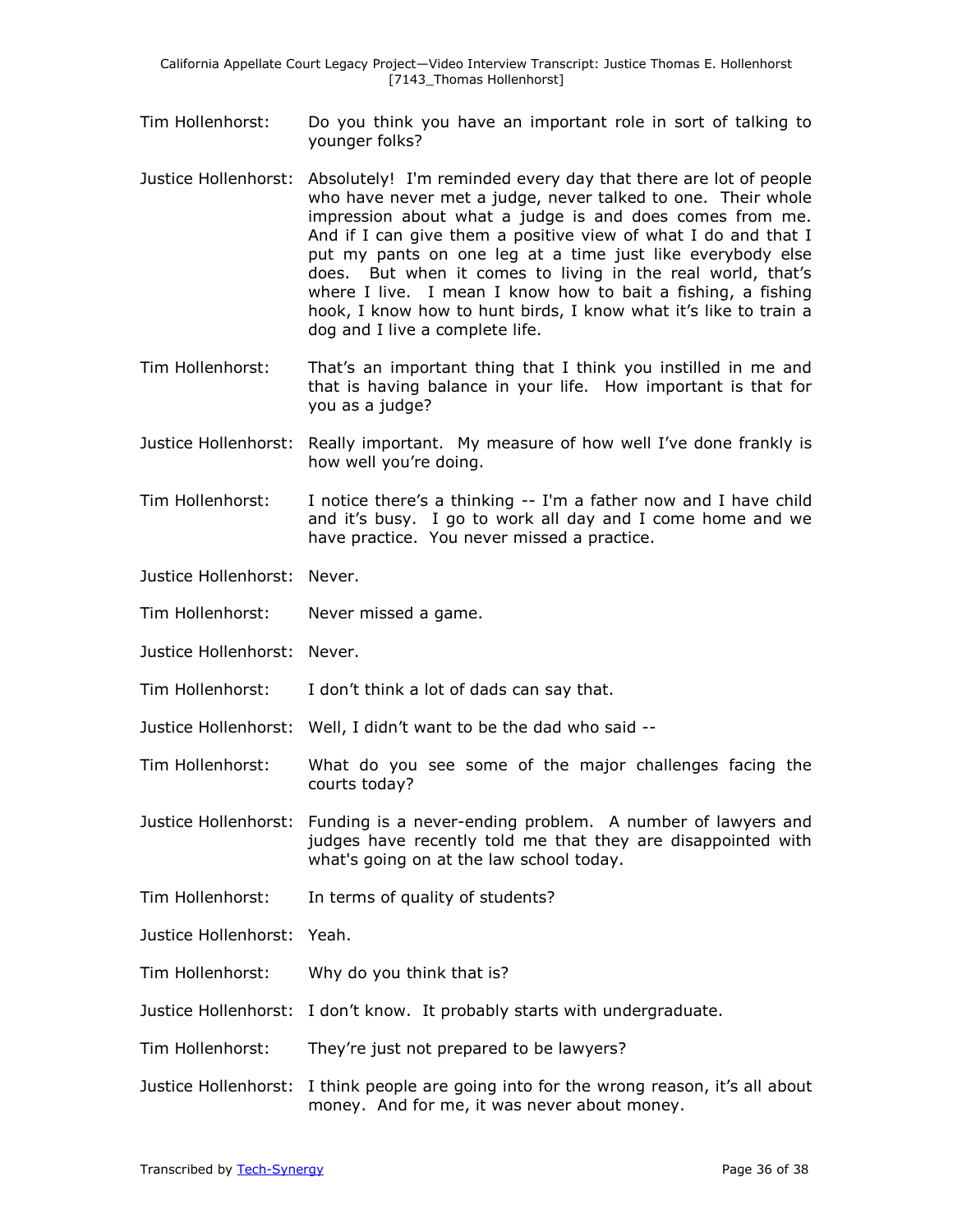- Tim Hollenhorst: What sort of impact do you think your judicial career has had in your family and your social life?
- Justice Hollenhorst: In that regard, I hope that I've been a good role model for my kids. I say what I mean, I mean what I say. I wish more people would do that and would consider how important what you say is, what that means.
- Tim Hollenhorst: You taught me this lesson and I hold it dear to this day and that is be kind. When I come down here, I'll see you chatting up with the security guards or the maintenance workers perhaps longer than you would with your own colleagues. You know when their birthdays are, you know what their family situation is like. Why do you do that?
- Justice Hollenhorst: Well, again, I put my pants on one leg at a time like everybody else does. When I look back at my life and how lucky I've been -- my grandfather was a janitor and my other grandfather was a drunk. To have come as far as I've come with some issues in my family history, I'm actually proud of what I've accomplished. But it has been because I sat on my ass, it's because I worked for it.
- Tim Hollenhorst: Would you do anything differently looking back?

Justice Hollenhorst: No.

- Tim Hollenhorst: Nothing?
- Justice Hollenhorst: No.
- Tim Hollenhorst: Wow! As I mentioned earlier, I followed your footsteps. I'm deputy district attorney in Riverside County for 13 years almost. I followed your footsteps in the same office that you worked at and I still work there to this day. And in that sense, you've sort of created a legacy for our family. What does that mean to you?
- Justice Hollenhorst: Well first of all, I think the work is important and you are in it for the right reason, not about the pay check, it's about justice. I've seen you dump some cases that you weren't sure that the guy did it. That makes me prouder of you than convicting somebody. It's not about statistics.
- Tim Hollenhorst: One thing that I notice about you and then I think everybody would feel the same way, you're just a fantastic, wonderful storyteller. You can tell a story better than anybody most of us know. You just have a way with words. You have this ability to bring people together all at once. It's amazing. I don't know anybody like that. Where does that come from?

Justice Hollenhorst: I always try to find a good listener.